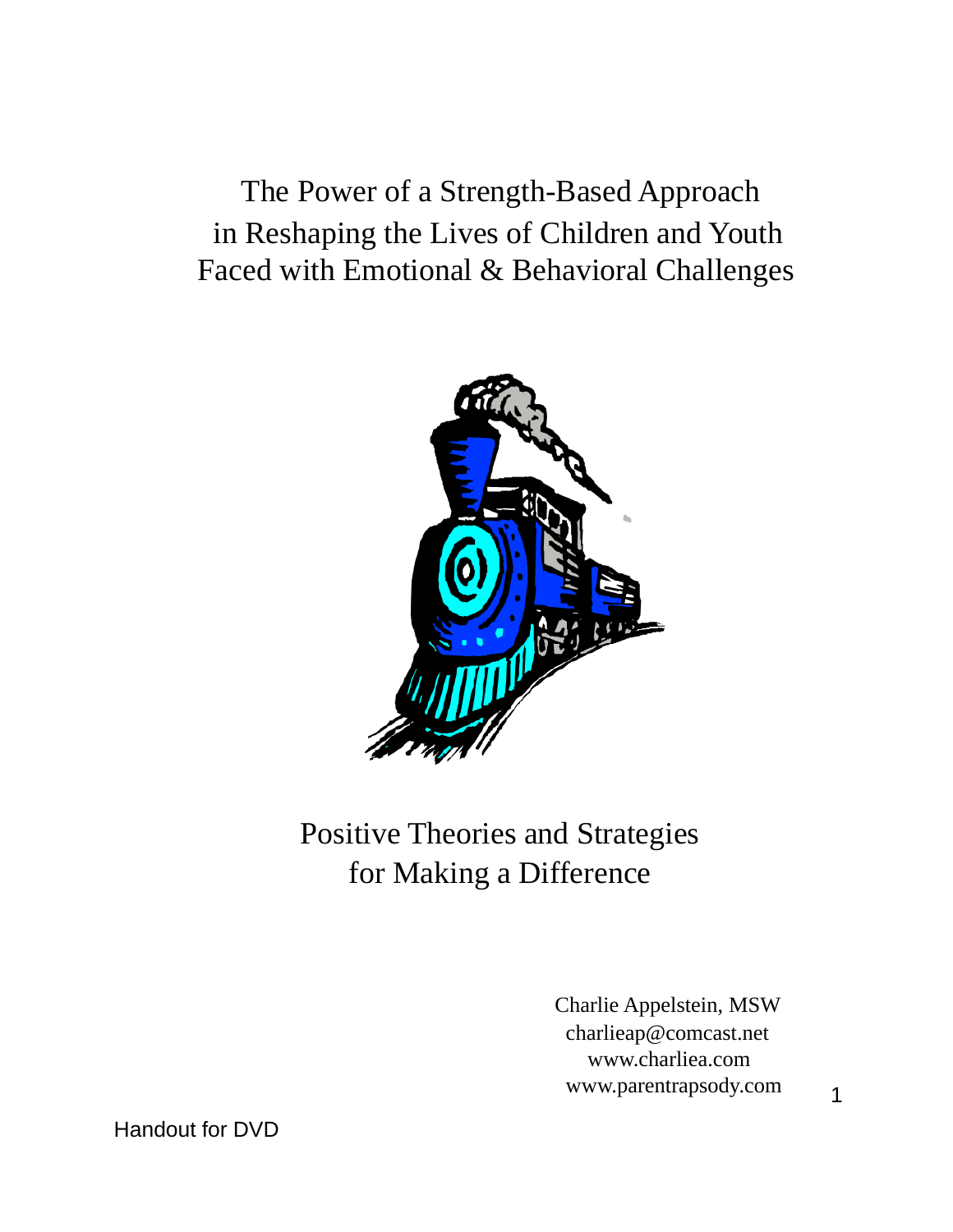# **The Power of a Strength-Based Approach**

Strength-Based Practice: It's all about *Attitude & Actions*

Professionals maximize client potential when they convey an attitude to each and every one that says:

I believe in all of you and I am *thrilled* to be working with you.

And then, through their daily actions…show that they mean it.

Genuine believing attacks self-doubt, makes clients feel better about themselves and provides hope – which is humanity's fuel.

"I was successful because you believed in me." - Ulysses S. Grant in a letter to Abraham Lincoln

When children and youth feel better about themselves they are more likely to use and cultivate their strengths.

> "Self-doubt kills ability." - Degas

"A smile is the face's way of giving an emotional hug."

Research has shown that a student entering high school with a history of violence, is not likely to commit an act of aggression (at his/her school*) if* the student believes there is at least one educator at the school that thinks "I'm terrific!" - James Garborino, Ph.D.

*Twenty years from now your clients won't remember much of what you said to them, but they'll all recall how you made them feel.*

Have you ever watched an actor in a bad mood? If you're in a bad mood, fake that you're not. Most professionals have the strengths to do this.

2 Children & youth with post traumatic stress disorder will shut down (i.e. become protective) when approached by an adult with a stern expression.

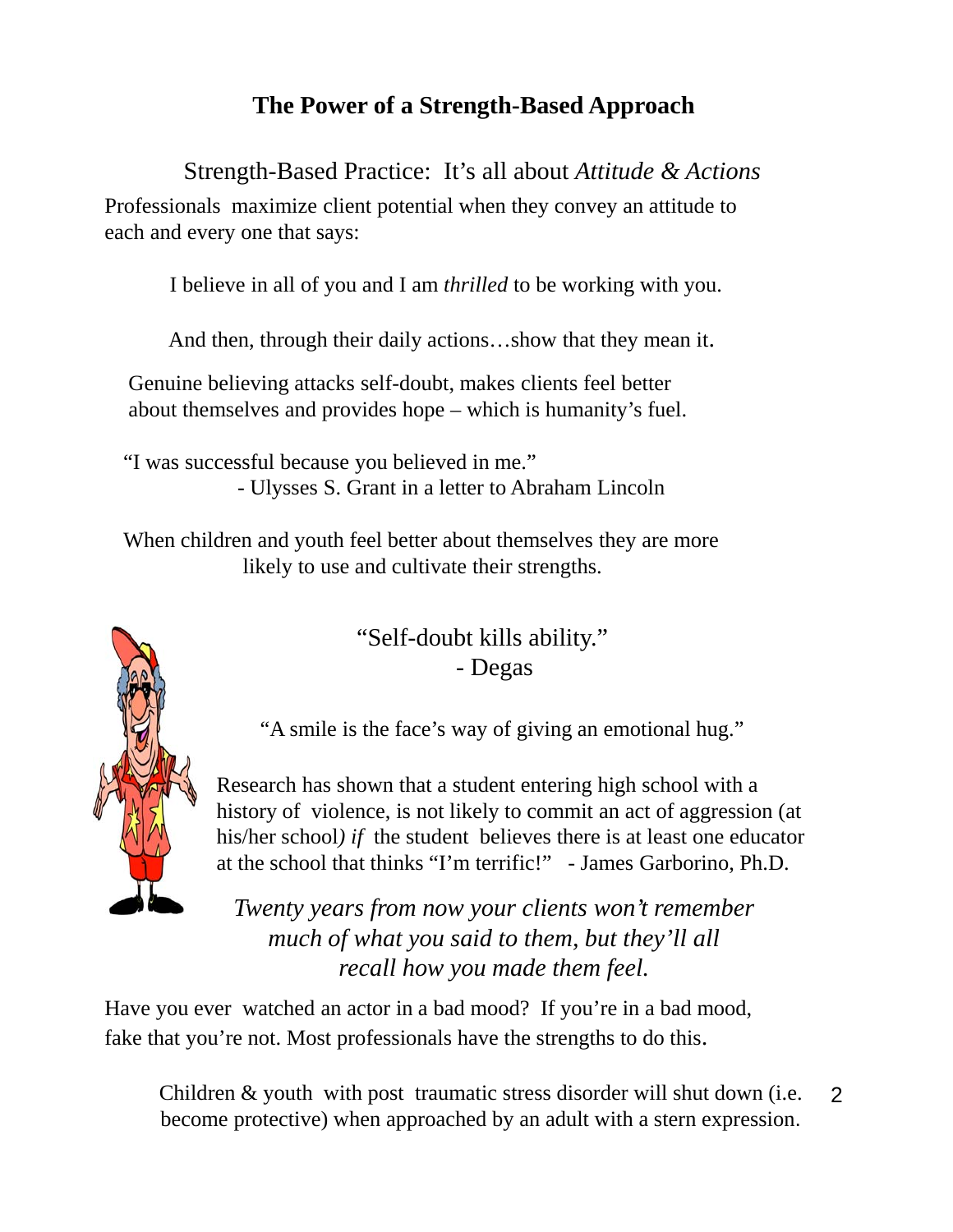# **Gus on Pejorative Labeling**





Look, I know some of us can be quite difficult. I was a hellion my first six months, considered quite obnoxious. But it was simply defensive posturing. (Can you say defense mechanism?) Kids aren't bad. They're just screwed up. The kid who's pushing you away the most is probably the one who needs you the most.

I think every residential center would be better off if they never used words as manipulative, lazy, un-invested, controlling, and obnoxious. They're pejorative adjectives. When you label one of us in such a way, you contaminate the waters and no one wants to swim with us any more.

> *"Manipulative kids aren't fun to work with." "They're a pain in the ass." "Boy , is that kid manipulative!"*

Every time we get blasted for being "manipulative" (or any other such term), our self-concept suffers. We take on that word – we internalize a sense of badness. Yet the kid you call "manipulative" might have come to your facility with a history of manipulating his way out of getting beaten. So, maybe manipulating ain't so bad. Maybe it simply needs to be understood in the context of a child's situation. Maybe people don't need to use these words anymore.

P. 24 "I had been an excellent math student, but the day she told me I was "spacey" and unfocused was the day I stopped connecting to math."

Note: Throughout this handout will be references to the manuscript: *Helping Traumatized Children Learn produced by Massachusetts Advocates*

*For Children www.massadvocates.org.*

Excerpt from *The Gus Chronicles*, Appelstein, 1994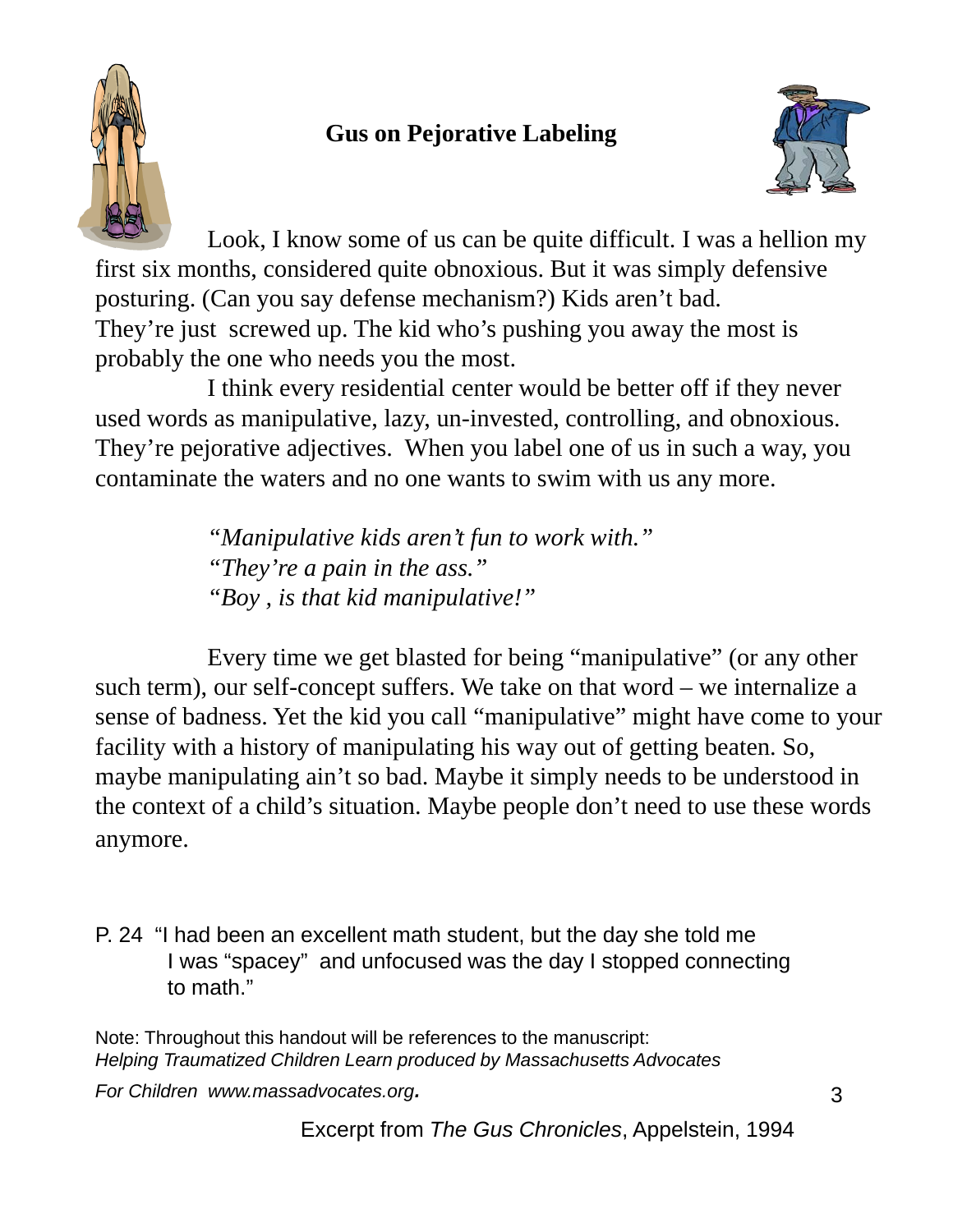# **Strength-Based Beliefs and Terminology**

Response to problem behavior: Understand > Reframe > Squeeze

| <b>Pejorative Label</b>       | <b>Positive, Hope-Based Reframe</b>           |
|-------------------------------|-----------------------------------------------|
| Obnoxious                     | Good at pushing people away                   |
| Rude, arrogant                | Good at affecting people                      |
| Resistant                     | Cautious                                      |
| Lazy, un-invested             | Good at preventing further hurts,<br>failures |
| Manipulative                  | Good at getting needs met                     |
| Just looking for<br>attention | Good at caring about and<br>loving yourself   |
| Close-mouthed                 | Loyal to family or friends                    |
| Different, odd                | Under-appreciated                             |
| Stubborn & defiant            | Good at standing up for yourself              |
| Tantrum, fit, outburst        | Big message                                   |
| Learning disability           | Roadblocks                                    |

*Life isn't what you see, it's what you perceive!*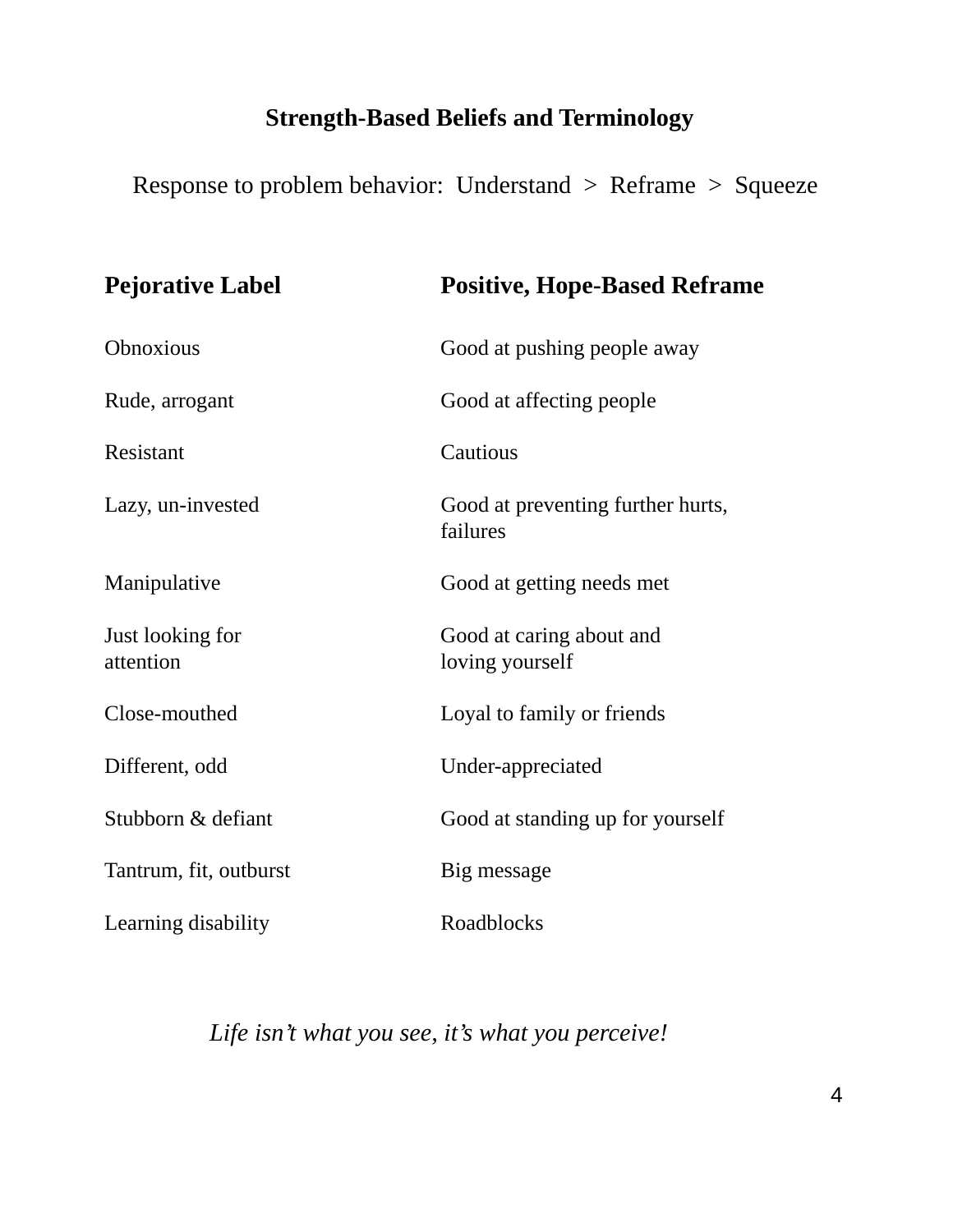# **Reframing**

#### Seeing and praising the positive, self-protective value in "negative" behaviors

1. A child who is always looking for attention:

**R:** I apologize to you for anyone who has ever put you down for looking for attention. I think it's great you look for attention – good or bad. It means you haven't quit on yourself. You probably haven't received enough attention in your life and you're looking for it now. Are there better ways to seek it? Sure, and we can talk about them. But I don't want you to spend another minute of your life thinking that there's something wrong with looking for attention!"

2. A youth who won't talk about his/her feelings:

**R:** You're a real loyal daughter. I think you hold everything in to protect your family and I think that's quite admirable. Your mom is very lucky to have a kid like you. But this isn't us against your family, we're on the same side (connecting statement –see page ).

3. A youth who acts rudely:

**R:** You have an amazing ability to affect people! Or, "I think you're pretty good at giving to others what you've received."

4. A youth who makes funny noises at the wrong time:

**R:** You're a very creative kid. What range, pitch, resonance! These are great noises. How about saving them for the end of the day. You can put on a show for five minutes.

5. A youth who acts in a stubborn manner:

**R:** You're good at standing up for yourself and what you believe. Some of the greatest people in the world were quite stubborn about their causes: Martin Luther King, Mother Theresa. But the great ones all new when to give in a little.

- 6. A student who seems unmotivated:
	- **R:** You're pretty good at protecting yourself. If you don't try you can't be embarrassed. But you're a bright kid and if you just take it step by step you'll probably have success.
- 7. A youth who frequently swears:
- **5. R:** You're very expressive! You've got words I never heard before. Might use a few at the Cowboy's game. How about saving the expressive language for times your alone with one of us, not in front of the other students. Thanks.
- 8. A child who's bossy with peers:
- **9. R:** You've got great leadership skills. You're a natural.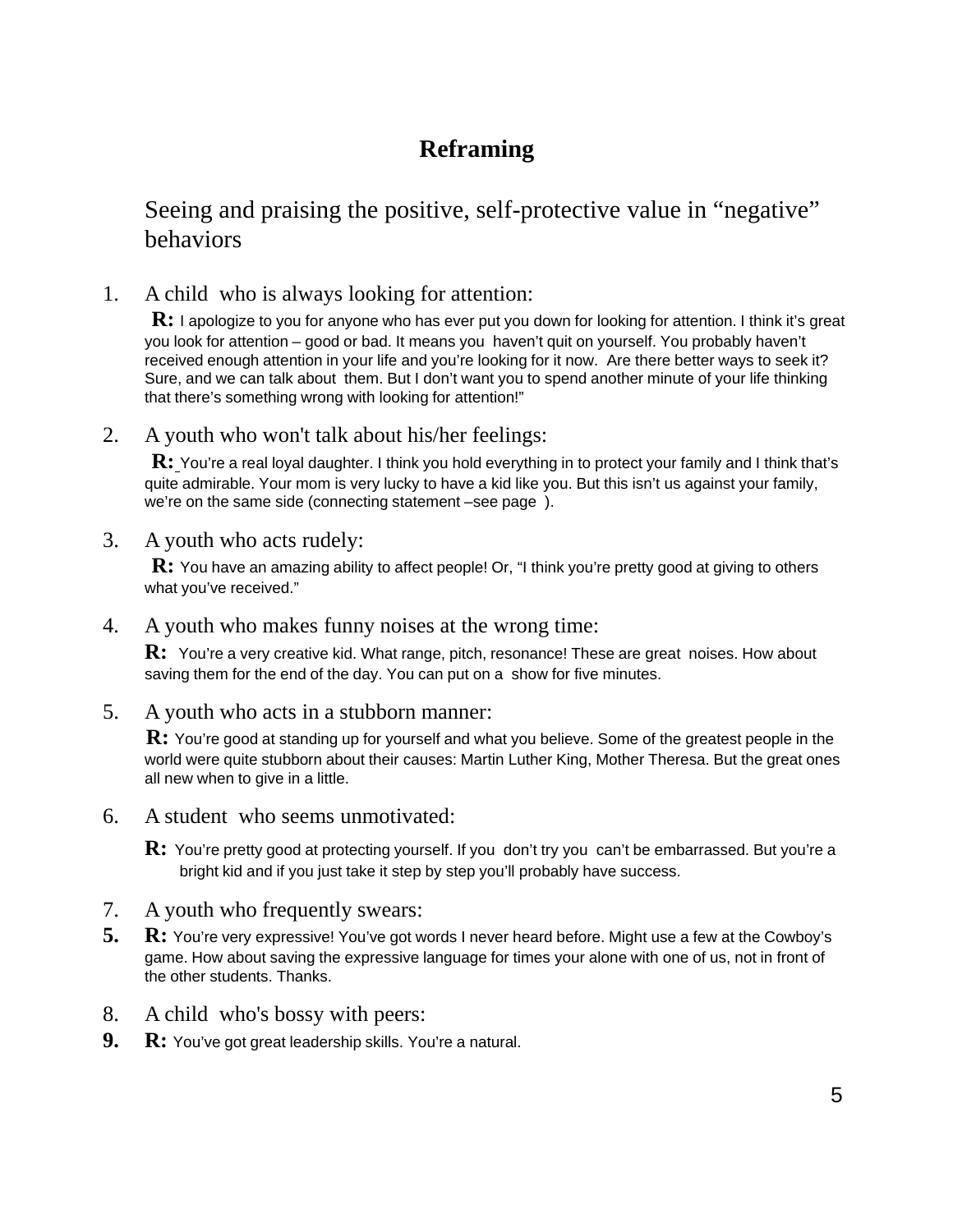# **Providing Hope & Possibility Through Metaphors & Positive Predicting**

**Poker**



"Life is like a poker game. Even if you're dealt a bad hand, you can still win the game."



"It's not a learning disability; it's a Roadblock. All big cities have them, but people get to work on time every day."

# **Positive Predicting**

When you talk about the future in positive terms, you make any desired outcome more possible. And when it's more possible, it becomes more probable!



# **The Melting Snowball**



"See your fears and worries about (pending issue/loss/transition) as a big snowball in the middle of your chest, and understand that as each day goes by, it's going to melt a little. It may stay forever…but it will become so small that you can build a great life around it."

**The Train**



"You're Big and Powerful…but a bit off track."

### **The 2010 Edition**



the road signs better..." 6 "Cars and people improve every year. You're the 2010 Ricky. You don't overheat as much…have a sleeker design, follow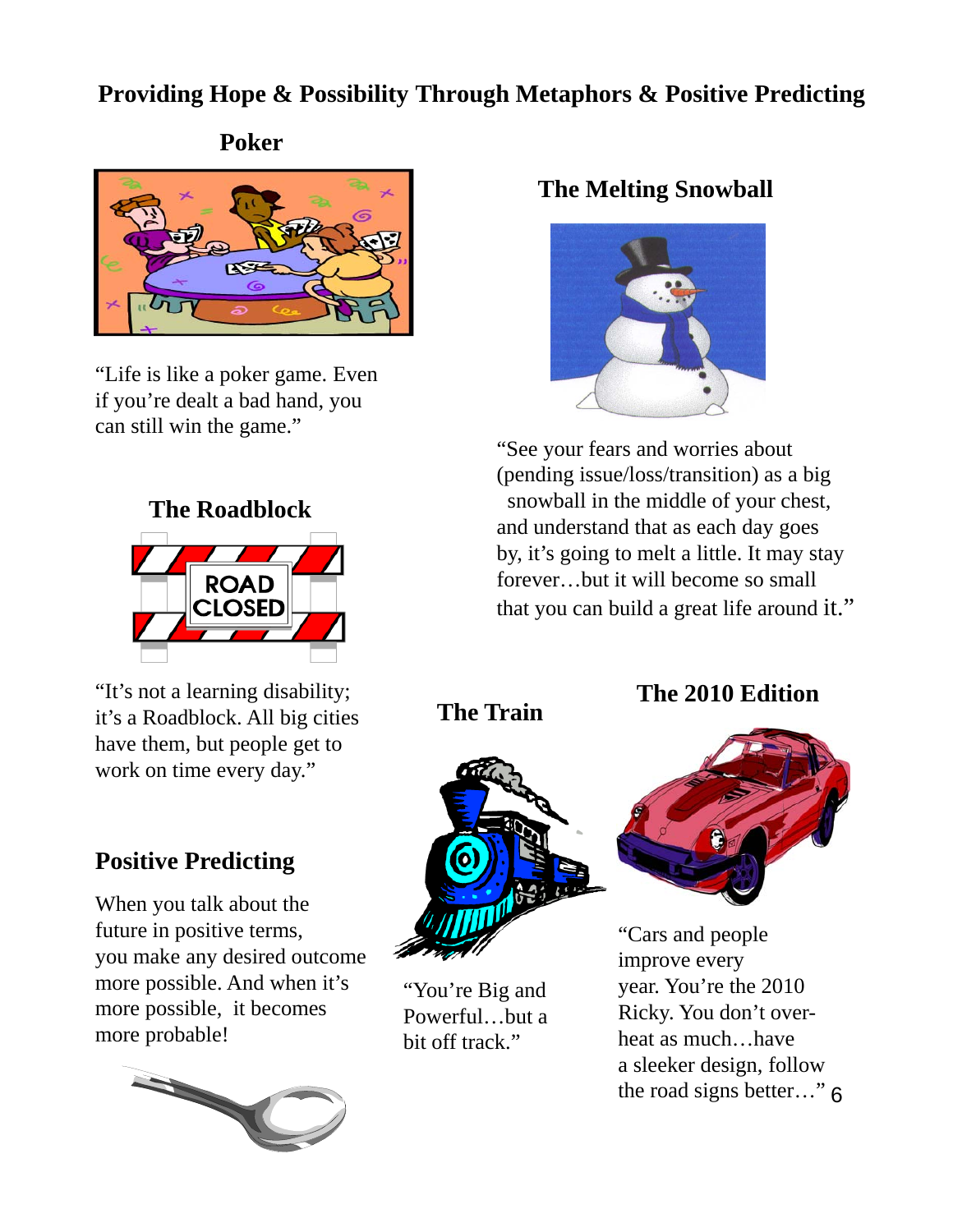# **Strength-Based Practice**

**What is it?:** Emerging approach to helping people that is more positive and hopeinspiring.

Powerful combination of the strength-building model and solution-focused therapy

Emphasis is on:

*Strength-building* rather than flaw-fixing *Doing* rather than understanding *Believing* in every youth unconditionally - See and believe!– Not "Believing is seeing" (positive responses are earned)

..which produces *Optimism –* which feeds possibility, and motivates coping and adaptive behavior, even in the face of difficult odds: *Hope is Humanity's Fuel*

P. 57 "Lacking the words to communicate their pain, they may express feelings of vulnerability by becoming aggressive or feigning disinterest in academic success *because they believe they cannot succeed."*

**Begins** with belief that all children have strengths and past successes that can be utilized to stop troublesome behavior.

**Continues** with practice methods that identify and marshal these strengths for necessary behavior change.

#### **The Goal:**

*Change* rather than *insight* and *awareness*

#### **The Work:**

*Problem-driven* not problem-focused (solution-focused):

Devoted to helping kids *initiate actions* to dispense presenting problems

Primarily *short term*

*Goal-oriented* and focused on *resolving the identifying problem*

#### **Assumptions (or lack thereof)….**

Strength-based practice does not assume that ownership of guilt is somehow automatically curative.…Does assume that change is inevitable, not uncertain

Strength-based practice does not assume LARGE problems require LARGE efforts7for solutions.…Does assume that **SMALL** changes can ripple out to bring resolution.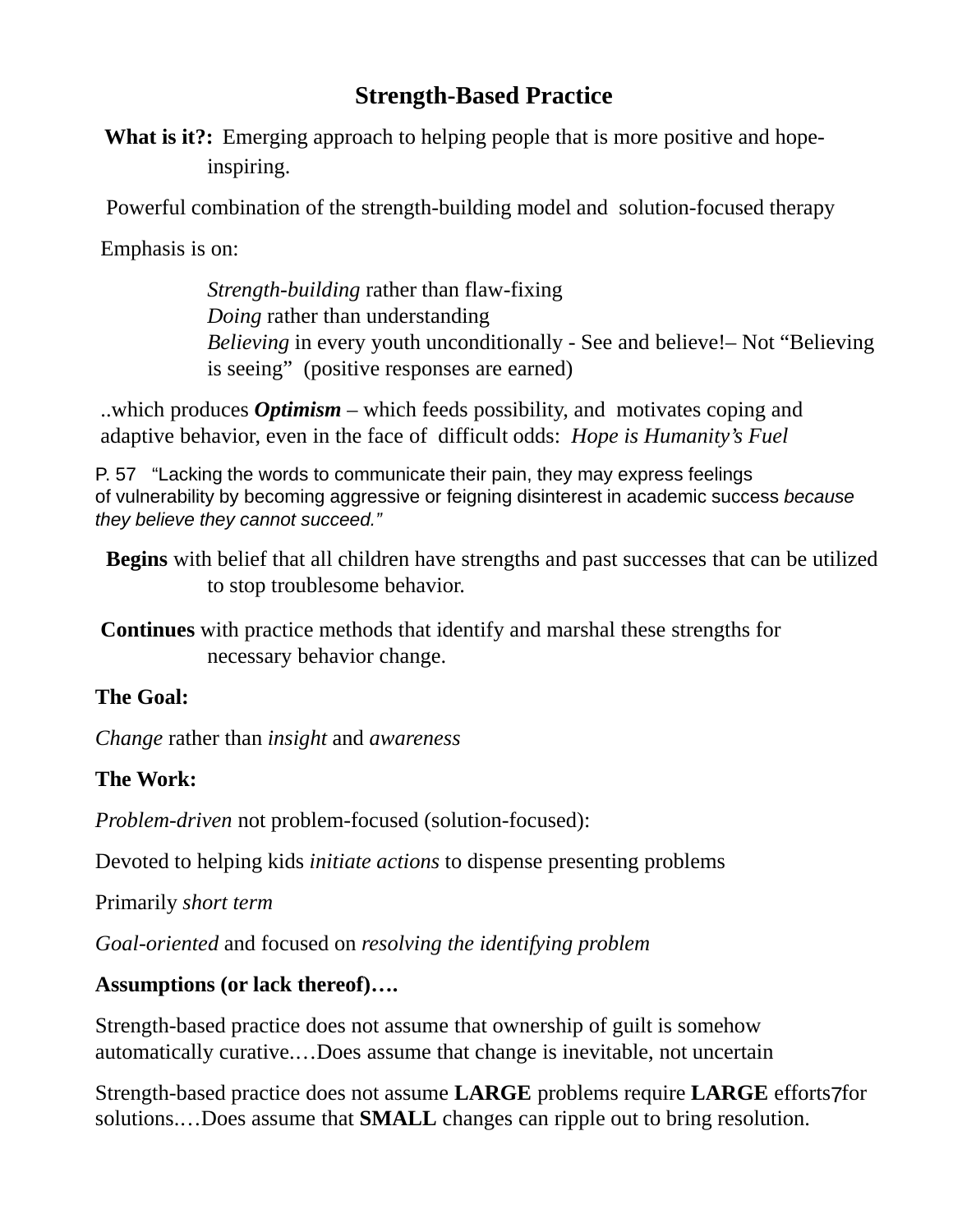# **The Solution-Focused Approach**

The Language of Hope and Possibility!

| <b>Explorative</b>                                           |                                                                                                                                                                                                                                                                                                                       |
|--------------------------------------------------------------|-----------------------------------------------------------------------------------------------------------------------------------------------------------------------------------------------------------------------------------------------------------------------------------------------------------------------|
| <b>Historical:</b>                                           | How many kids have been, or are, in similar<br>situations? How many succeeded? So why can't<br>you? What steps did they take to succeed? Have you<br>ever felt this way before and made the right<br>choice(s) to see your way through? So why can't you<br>do so again?<br>How will we celebrate when you get there? |
| <b>Qualifiers:</b>                                           | "I hate this place!" $>$ "So you're saying you hate this<br>place right now."                                                                                                                                                                                                                                         |
| <b>Past Tense:</b>                                           | "I'm stupid!" $>$<br>"So you haven't been feeling<br>real smart lately."                                                                                                                                                                                                                                              |
| When & Will:<br>(Positive Predicting)                        | "I'll never get a job!" > "When you do, what will<br>it be like?"                                                                                                                                                                                                                                                     |
| <b>Scaling Questions:</b>                                    | "On a scale of one-to-ten, ten being the<br>highest probability of accomplishing<br>this, what number do you think you're<br>at now? What number will it be in 3<br>months?                                                                                                                                           |
| <b>Identifying In-Between</b><br><b>Change:</b>              | "What will be the first sign that you've<br>turned the corner."                                                                                                                                                                                                                                                       |
| <b>Glass Half-Full Question:</b><br>(Changing Perspective Q) | "How come you're not doing worse?"                                                                                                                                                                                                                                                                                    |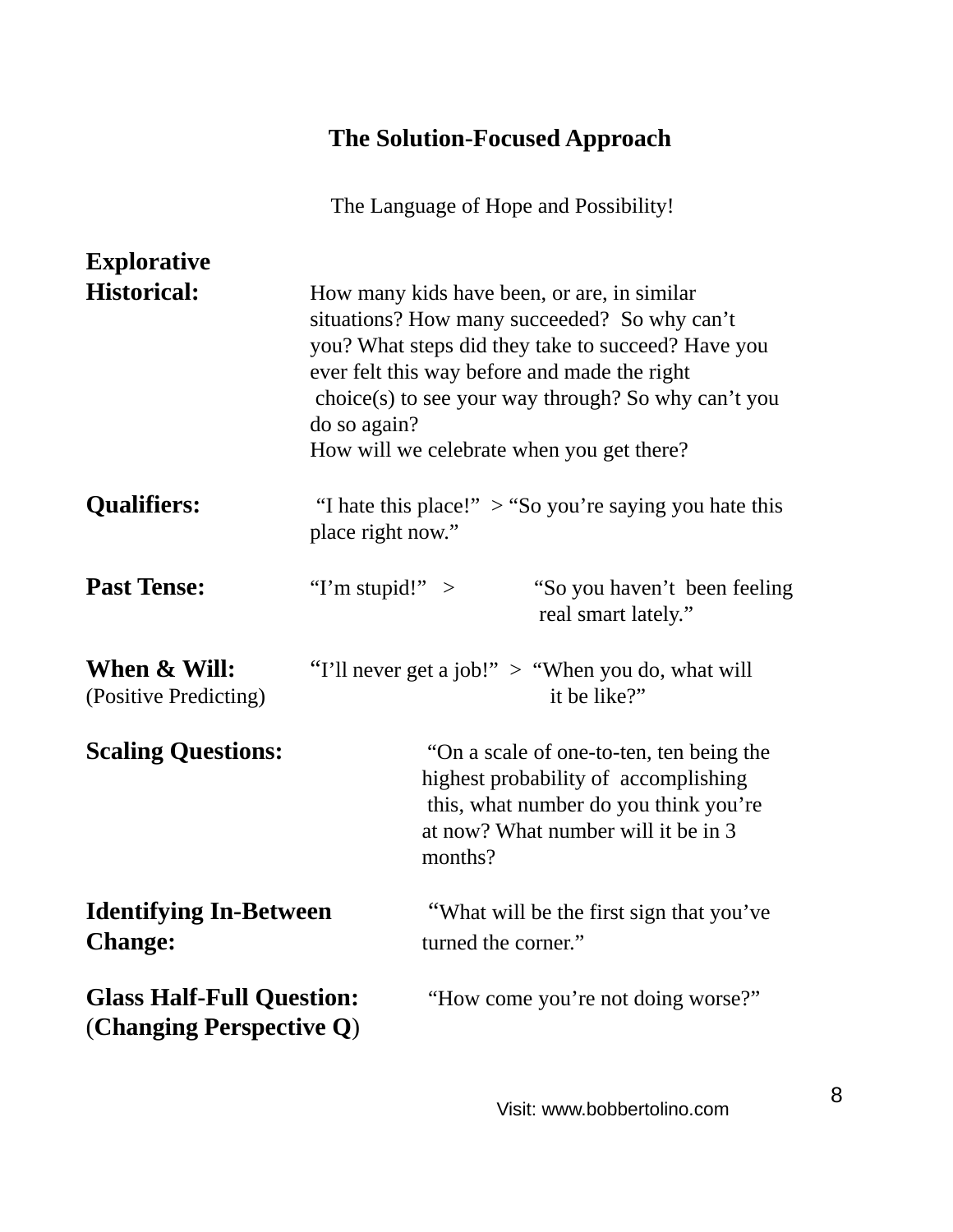#### **Activities & Self Esteem Building**

To help youth enhance self esteem, provide tasks and activities that offer a:

# Universal Opportunity for Individual Success

Create and/or modify tasks and activities to maximize success opportunities

**Example:** A basketball game where the ball must be passed 3 times before it can be shot.

Self-Esteem Building Options:

- $\triangleright$  Professional & amateur sports
- $\triangleright$  Games: Board, video, bingo
- ¾ Special events (food drives, car washes, bottle-collecting, walk-a-thons)
- $\triangleright$  Karaoke & music (concerts, kazoo bands, shows, music videos, lip-syncing, etc.)
- ¾Employment opportunities (Key: cultivate relationships with local employers)
- ¾ Volunteering (w/handicapped, elderly, younger kids, animals, etc.)
- ¾ Sports (bowling, karate, roller-skating, soccer, etc.)
- ¾ Fitness (create fitness charts, aerobics, jogging/walking, meditation, rope and obstacle courses, etc.)

 $\triangleright$  Hobbies (art, theater, music, crafts, pottery, card and/or coin collecting, carpentry, photography, magic, etc.)

- $\triangleright$  Animals (pets, therapeutic horse-back riding, fish, etc.)
- $\triangleright$  Home repair jobs (painting, landscaping, repairing, etc.)
- ¾ Religious endeavors

P.57 "Every child has an area of strength in which he or she excels, Whether it is in academics, art, music, or sports. When educators can identify and focus on a child's strength, they afford the child the opportunity to experience success, with all the emotional implications of doing something well. This is an important starting point in mastering academic content and social relations, which in turn serve as a basis for success at school."



*Every kid needs his/her own special niche!*

*Trumpet Success* Call parents with good news….keep a scrapbook….post pictures, etc.



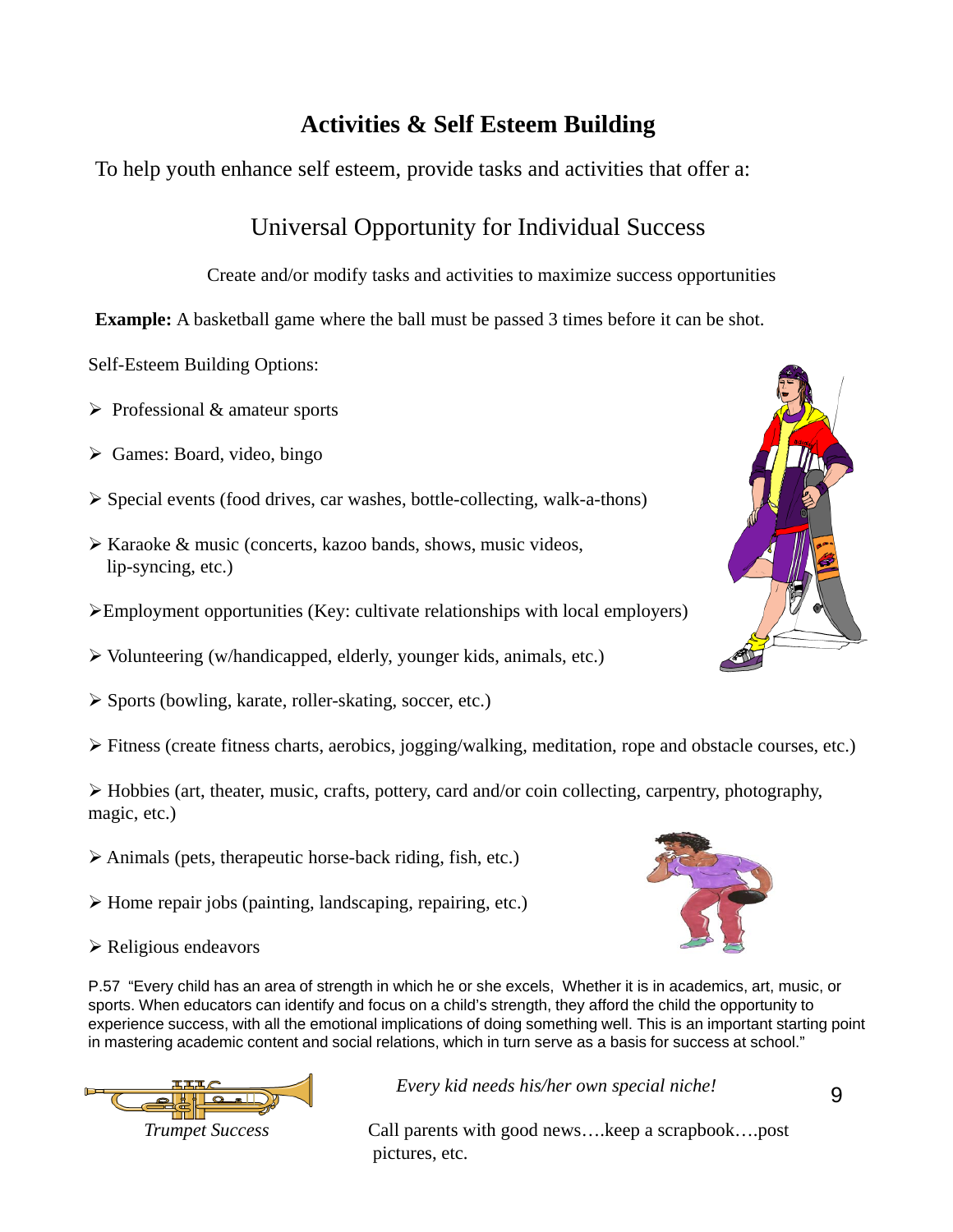# **Strategic Verbal Interventions**

#### **The Millimeter Acknowledgement**

Strength-based practice does not assume that ownership of guilt is somehow automatically curative



"Do you think it's slightly possible that perhaps, maybe...."

"Could, maybe, 1% of this have something do with…"

#### **Honoring Hellos and Goodbyes**

"You can't say hello until you have first said goodbye!

Stages of grief: Shock & Denial, Anger, Sadness, Acceptance

#### **Examples:**

- Goodbye to: Living w/family of origin Hello to: Foster or adoptive care
- Goodbye to: Loss of idealized childhood Hello to: What was real, the good that

can be remembered, and life ahead.

Tip: Replace cognitive distortion (stinkin' thinkin') Example: Angry that staff member is leaving, but feeling lucky that we got to work together for so long.

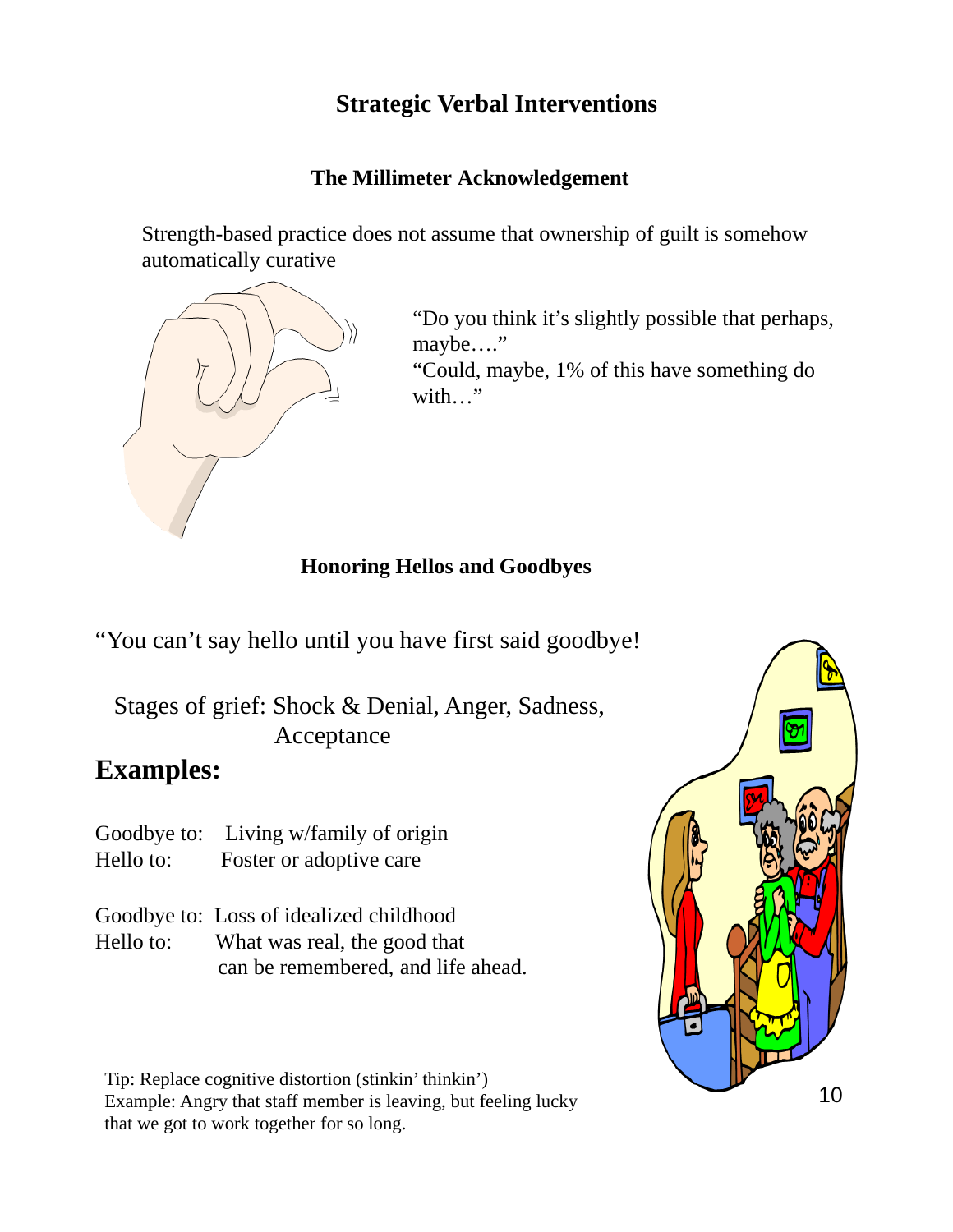# **Strength-Based Practice: Principles Seeing is Believing** = Unconditional support

If you visit the home of family that has a toddler or two what do you see everywhere? Toys. Did the children need to earn them? No. They were offered unconditionally. This act of unconditional love and kindness strengthens bonds, facilitates object constancy (my parents are always there for me), and enhances self-image ("I'm someone of value!")

vs.

#### **Believing is Seeing**

= Standard behavior management (If I do well, I am rewarded. If I don't, I am not)

*Seeing is believing* produces **Optimism** – which feeds possibility, and motivates coping and adaptive behavior, even in the face of difficult odds

*Seeing is Believing*

"Butch, you D'a man! We're excited that you're here!"



NOT: *Believing is Seeing!*

"We'll treat you nicely once you put that slingshot down, lose some weight, and get rid of that ridiculous hat!"

#### **Seeing is believing examples**:

11 Have lunch with a struggling c hild or youth; Do something fun with a group that is struggling; bring in a special snack; give the group extra recreation time even if they haven't earned it. "You don't always have to behave great for me to treat you great. I love working with you guys and I care about you –regardless of your behavior. Of course, I like good choices and fine acting – but I'm behind you either way."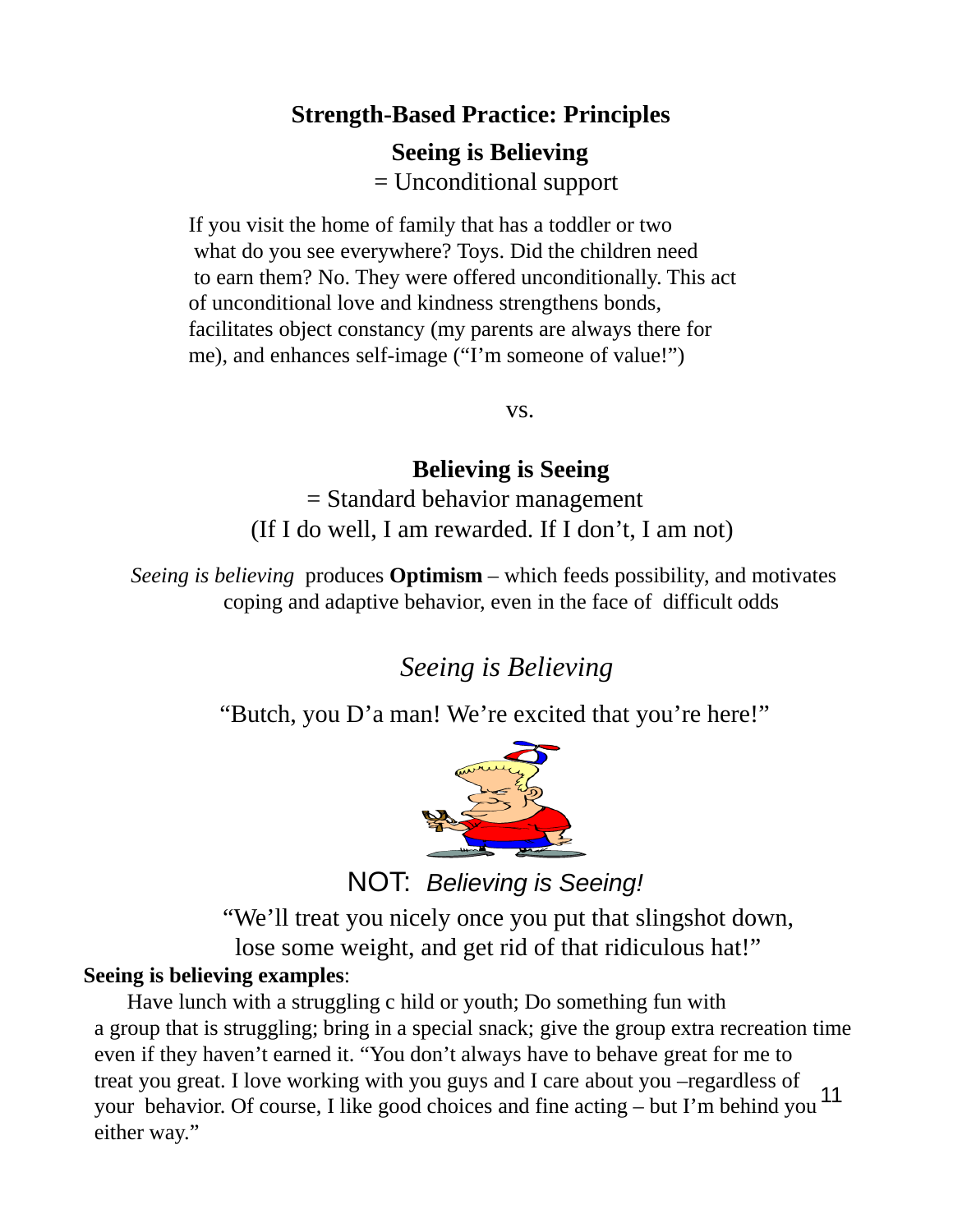## **Cues to Use (Coping Thoughts/One-Line Raps)**

Encourage kids to create and practice coping thoughts - in the form of cues or one-line raps - to diminish or eradicate problem behaviors (i.e. bad habits). Cues are more successful when they rhyme, are rhythmic, humorous and repeated often. Practice makes perfect!

*The brain is designed to change in response to patterned, repetitive stimulation.*

#### **Anger Control**

NBD…easier than 1-2-3! NO BIG DEAL! Stop and think, don't be a dink! Let it go, Joe (Just stay cool no need to blow) Let it go...So (So I can be happy or earn things, etc.) When you're mad...don't do bad (or don't get sad)... just talk or walk. Talk, walk, or squawk! Stay in control, that's the goal. I can, I will, I gotta chill.

#### **Social**

Take turns when you talk, if you don't the kids will walk. Give kids their space, it's their place. Don't poke, it's not a joke. Stop and think, don't be a dink. Stay arms lengths away…today.

#### **Following Through/ Being Independent**

Don't quit, take it bit by bit Inch by inch, life's a cinch. Yard by yard, life is hard. Take it little by little and play da fiddle! Like a king on a thrown, I can do it on my own. Step after step, that's the prep. Take it inch by inch... it's a cinch! Sit and relax, learn to the max! Make a list, it will assist.

#### **Drugs and Alcohol**

I can make it if I choose, time to quit the drugs and booze.

If you lose hope, don't do dope.

#### **Anxiety**

Don't be in a hurry to worry. Stop and listen, cause you don't know what you're missing.

#### **Encouragement/Affirmations**

I'm smart. It's in my heart. Learning is your (my) ticket to a good life. I can make it if I choose…Only I can make me lose. If it is to be, it's up to me!

View more cues at www.charliea.com



Use Bongos!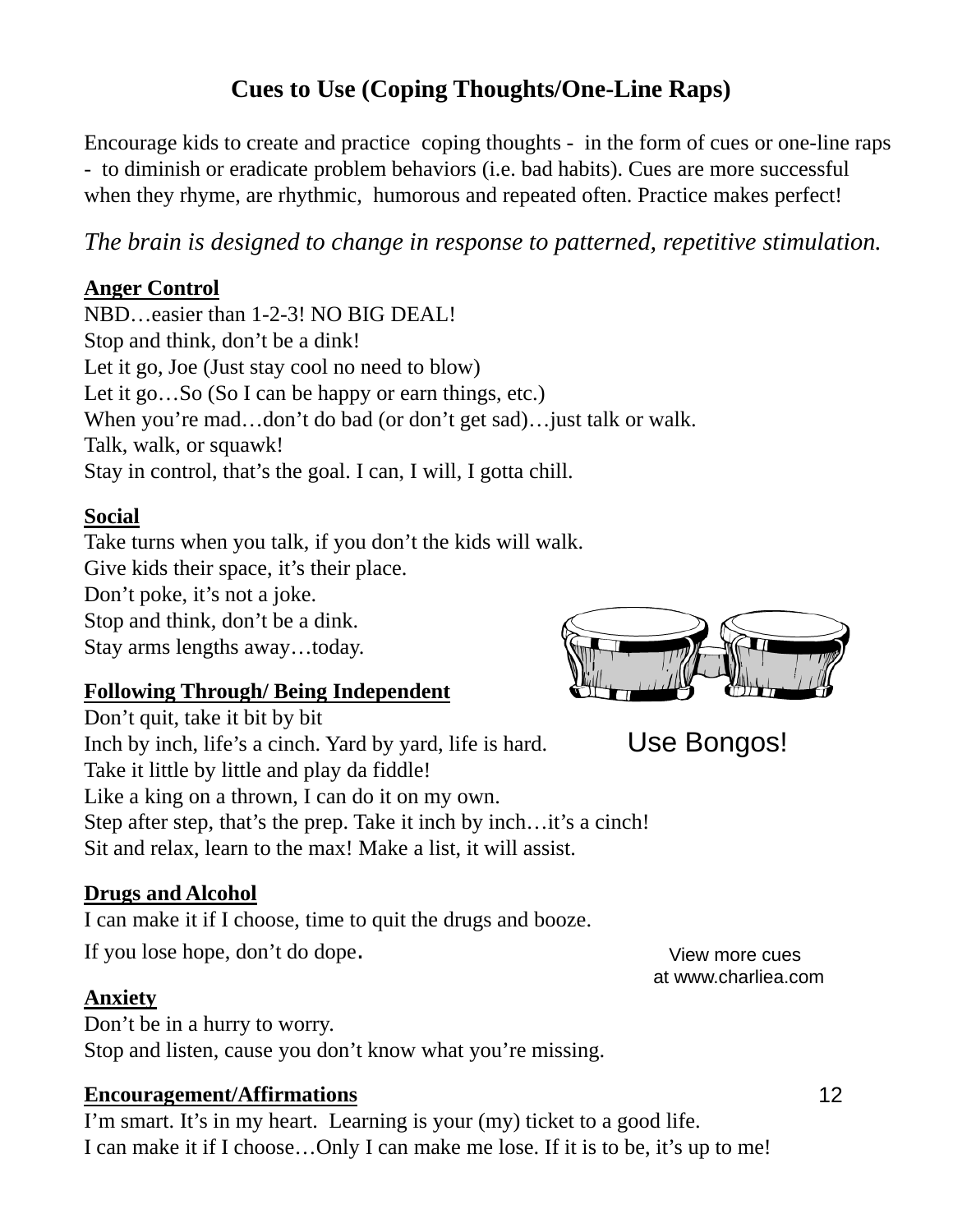P. 31 "The prefrontal cortex, the area of the brain primarily responsible for the development of the executive functions, has been shown to be adversely affected by trauma."

Fortunately the brain is an amazing organism and even when it is impaired, it often has the ability through environmental interventions – such a s cueing - to be "rewired." Neurologists call this characteristic of the brain: *synaptic plasticity*. When a child or youth repeats a cue (coping mantra) – over and over again with a set rhythm - dramatic behavioral gains can occur. The desired behavior, in essence, becomes imbedded in the individual's neuropathways.

Create a "rap (cue) or two" for some of the kids you work with:

Bad Habit:\_\_\_\_\_\_\_\_\_\_\_\_\_\_\_\_\_\_\_\_\_\_\_\_\_\_\_\_\_\_\_\_ \_\_\_\_\_\_\_\_\_\_\_\_\_\_\_\_\_\_\_\_\_\_\_\_\_\_\_\_\_\_\_\_\_\_\_\_\_\_\_\_ Cue:\_\_\_\_\_\_\_\_\_\_\_\_\_\_\_\_\_\_\_\_\_\_\_\_\_\_\_\_\_\_\_\_\_\_\_\_ \_\_\_\_\_\_\_\_\_\_\_\_\_\_\_\_\_\_\_\_\_\_\_\_\_\_\_\_\_\_\_\_\_\_\_\_\_\_\_\_ Bad Habit:\_\_\_\_\_\_\_\_\_\_\_\_\_\_\_\_\_\_\_\_\_\_\_\_\_\_\_\_\_\_\_\_ \_\_\_\_\_\_\_\_\_\_\_\_\_\_\_\_\_\_\_\_\_\_\_\_\_\_\_\_\_\_\_\_\_\_\_\_\_\_\_\_\_ Bad Habit:\_\_\_\_\_\_\_\_\_\_\_\_\_\_\_\_\_\_\_\_\_\_\_\_\_\_\_\_\_\_\_\_  $Cue:$ Bad Habit:\_\_\_\_\_\_\_\_\_\_\_\_\_\_\_\_\_\_\_\_\_\_\_\_\_\_\_\_\_\_\_\_

\_\_\_\_\_\_\_\_\_\_\_\_\_\_\_\_\_\_\_\_\_\_\_\_\_\_\_\_\_\_\_\_\_\_\_\_\_\_\_\_\_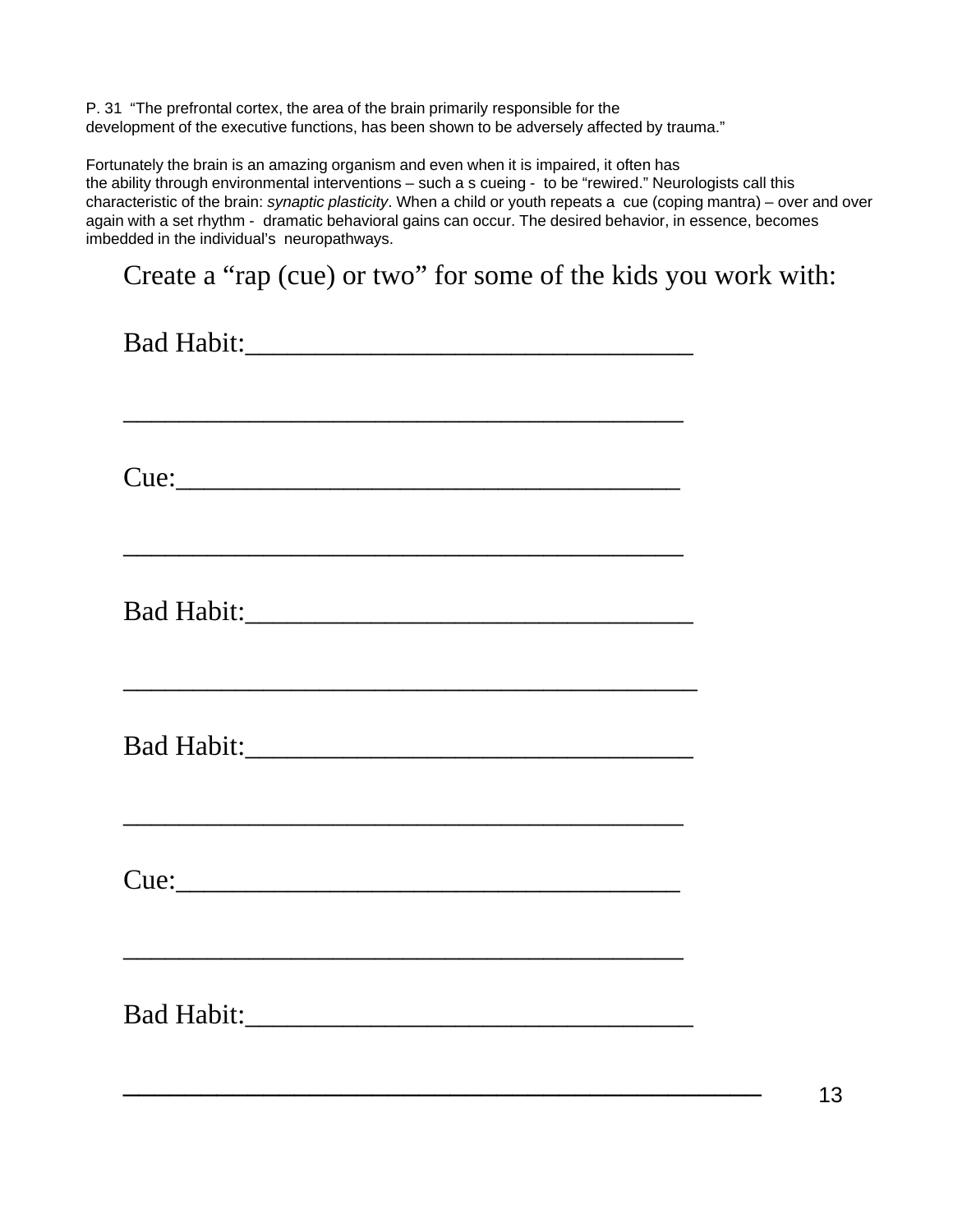#### **Examples of coping raps or recovery rhymes:**

"When I'm stressed, I won't regress I'll just do my best to express."

"I need to stop lying, so my family will stop crying. And when I stop lying, they'll notice me trying.

No matter how big or small, tell it all. And if I remember this poem, then I'll go home."

"Listen to my inner voice, so I can make the very best choice."

"When bad things happen, and wrong words I am saying… I will go to my room and start quietly playing."

"I want to change my attitude, sometimes I can be so rude. I want to go through life and know I don't have to fight."

"I don't want to end up in jail, so I know I must prevail. If I get my act together, I might be good forever."

"Kool Kat chill out and relax, I know how you feel – so keep the deal."

"It's not such a chore if I ignore. I score when I ignore bad behavior. To make a connection, I gotta follow staff's direction. Don't do the crime or you gotta pay the time."

My name is R. Skinner and I'm a winner."

"When I get mad, I gotta get glad. Oh what a thrill when I chill."

"I am compulsive when it comes to being impulsive. I need to think before I sink."

"When I feel down, don't isolate. Talk to others and participate Do not listen to what others say, because I know that I'm okay."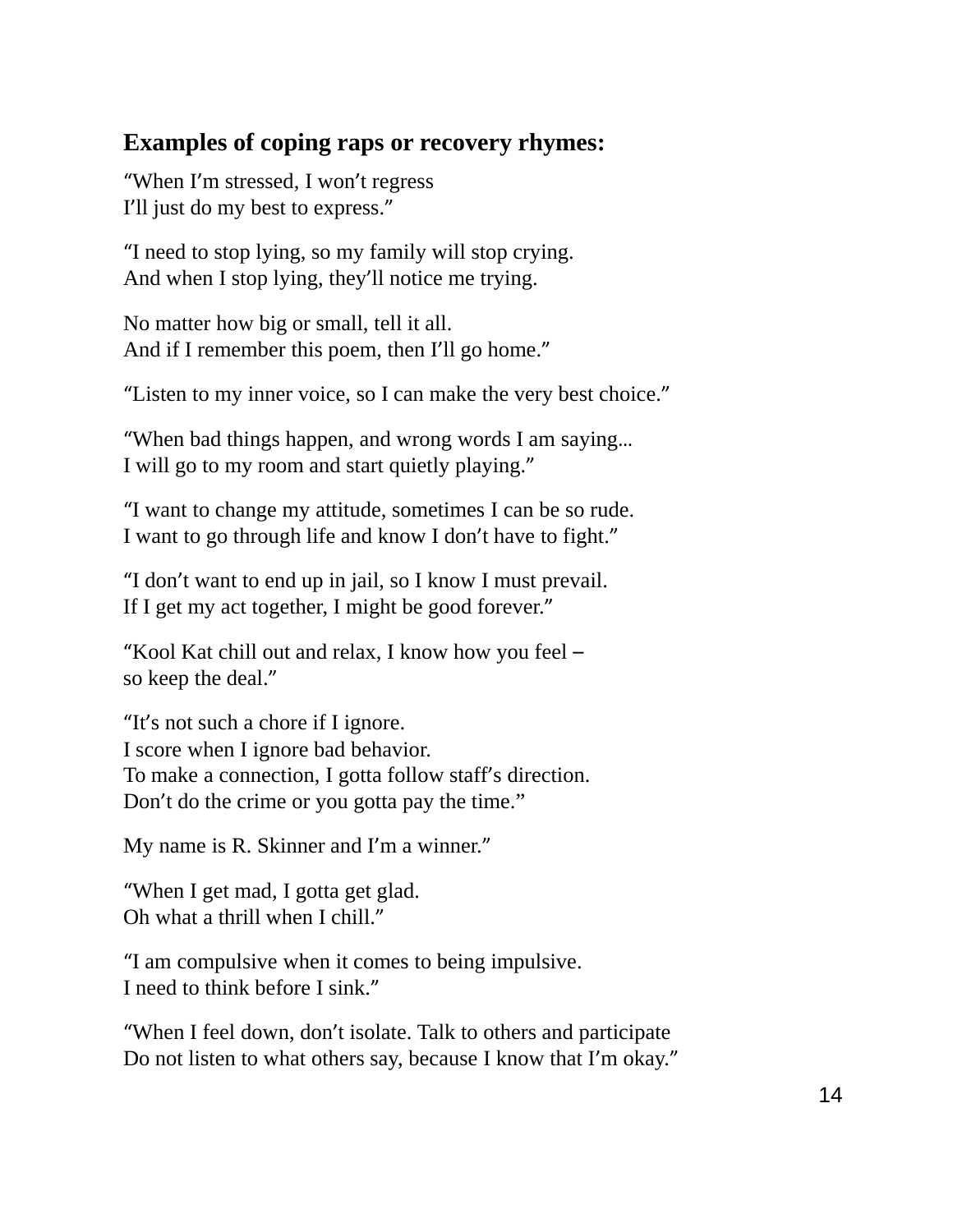

Stretch!



Athletes always stretch their muscles before exercising or playing a game. For some students, a similar kind of preparation is necessary before engaging in an evocative activity.

Children and youth who appear inflexible and are prone to explosive outbursts often have trouble functioning in physical activities that can be rough and unpredictable, such as touch football and basketball.

Asking or requiring these students to "Stretch" prior to one of these activities, might prevent an injury or two!

# Example: **2 Minute Stretch**

#### Warm-up Form

- 1. Is football a very physical and unpredictable game? **Yes or No**
- 2. Is there a chance someone is going to hit, grab, pull, step-on, or trip me? **Yes or No**
- 3. If something rough happens to me, what do I think?
	- a. "This is typical, don't get mad." **Yes or No**
	- b. "I'm upset. Let it go! NBD (No big deal!) **Yes or No**
	- c. "If I make a bad choice and hit, I could hurt someone or get suspended." **Yes or No**
	- d. "If I make a bad choice, people (can list names) will be unhappy with me." **Yes or No**
	- e. "If I do well, they'll be proud." **Yes or No**

4. Am I warmed up and ready to play? **Yes or No**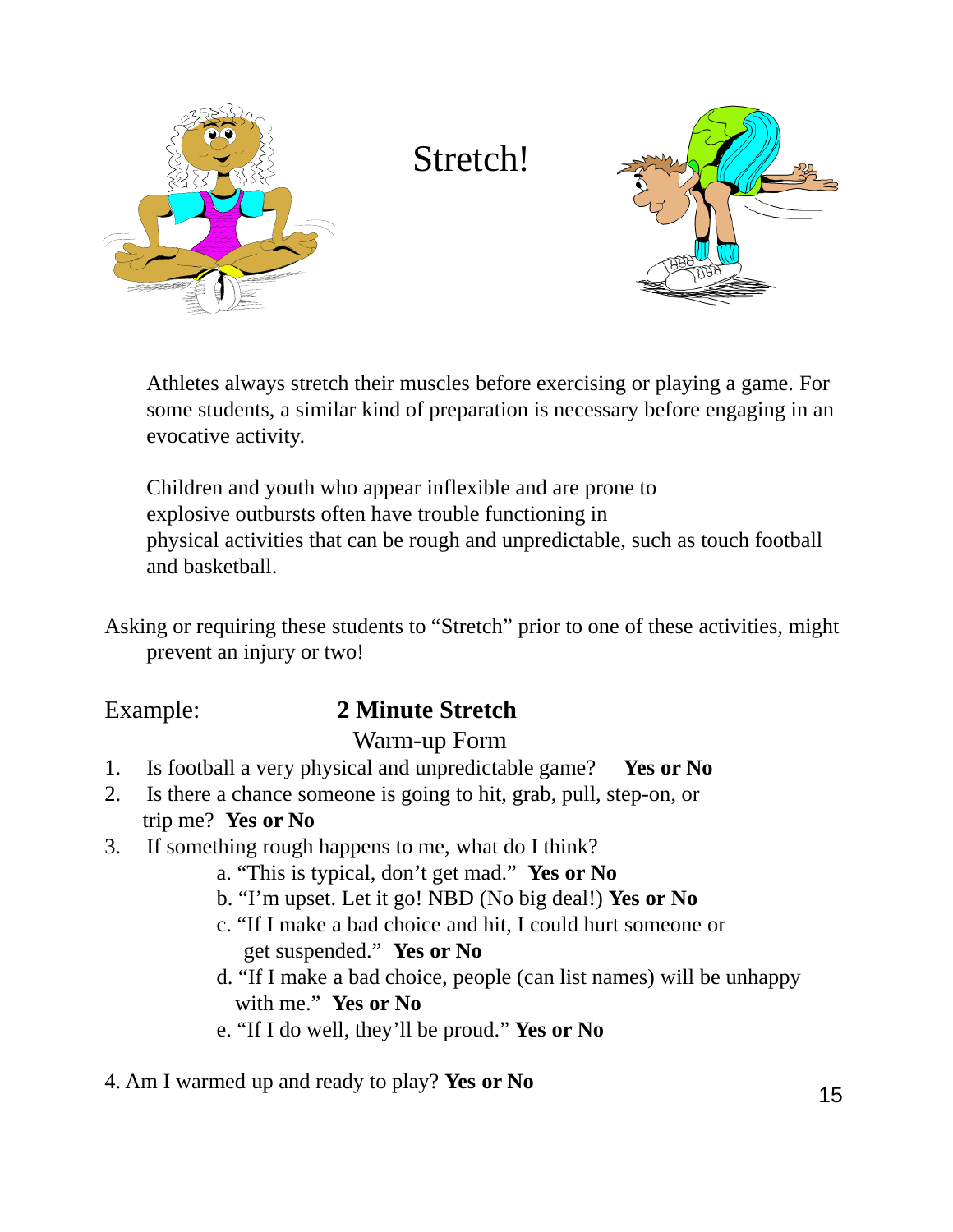*The brain is designed to change in response to patterned, repetitive stimulation*

# **Stretch!**

| Topic:                                                                                                             |            |           |
|--------------------------------------------------------------------------------------------------------------------|------------|-----------|
| 1, Anger is a good emotion?                                                                                        | <b>YES</b> | <b>NO</b> |
| 2. People like Marticn Luther King used<br>their anger to positively change the world?                             | <b>YES</b> | <b>NO</b> |
| 3. Anger needs to be let out right?                                                                                | <b>YES</b> | <b>NO</b> |
| 4. When my anger starts to grow, it's helpful to:                                                                  |            |           |
| Take some deep breaths or count?                                                                                   | <b>YES</b> | <b>NO</b> |
| Think about a pig in a mink coat?                                                                                  | <b>YES</b> | <b>NO</b> |
| Say to myself "Stop and think, don't be a dink,<br>NBD, or Let it go, Joe?"                                        | <b>YES</b> | <b>NO</b> |
| Take a step back and think – whom am I really mad<br>at?                                                           | <b>YES</b> | <b>NO</b> |
| Think about me being in a calm, beautiful place?                                                                   | <b>YES</b> | <b>NO</b> |
| 5. Sometimes we get too angry because of stinkin' thinkin'<br>We overreact to situations, thinking the very worse? | <b>YES</b> | <b>NO</b> |
| 6. It's often helpful to replace negative with positive, more YES<br>hopeful thoughts?                             |            | <b>NO</b> |
| 7. If I get angry and make a lousy choice, there will be<br>serious consequenceswhich make life miserable?         | <b>YES</b> | <b>NO</b> |
| 8. If I control my anger properly, like I've done many<br>times in the past, we'll all feel pretty good.           | <b>YES</b> | <b>NO</b> |
| 9. I'm an awesome kid?                                                                                             | <b>YES</b> | NO<br>16  |
| 10. I'm going to make something of my life!                                                                        | <b>YES</b> | <b>NO</b> |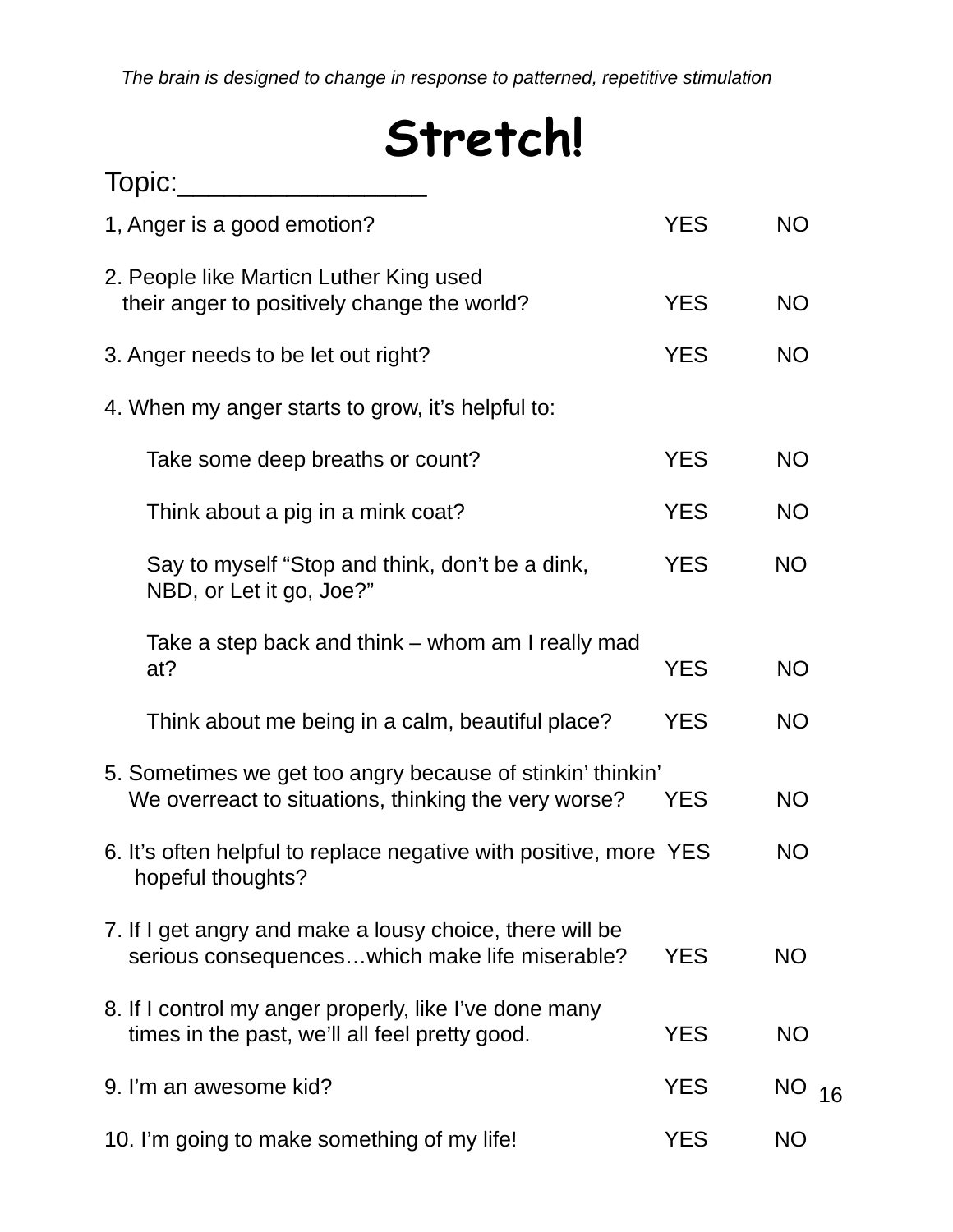#### **Externalizing & Naming Negative Behaviors**

Giving life to a problematic issue or "bad habit" by naming it (i.e. externalizing ) can help kids rid themselves of problematic tendencies/habits/compulsions.

# Examples:

A child who needs to do things perfectly: *"Get lost Mrs. Perfecto! Get out of here. Get off my back, you loser!"*

A child who is prone to behavior outburst: *"Get out of here Mr. Fitz!"*

A youth who talks rudely: *"Get lost Rudy! You're nothing!"*

A youth who argues incessantly: *"Go far Mr. R!" "You're through Mr. R Gue!"*

A child who is reluctant to write: *"Get out of town, Mr. No Write!"*



A youth who is often late to school, or truant: "Tell Mr. I.B. Tardy/Truant not to get you in trouble next week."

Create your own:

 $\overline{\phantom{a}}$  , and the contract of the contract of the contract of the contract of the contract of the contract of the contract of the contract of the contract of the contract of the contract of the contract of the contrac

 $\_$  , and the set of the set of the set of the set of the set of the set of the set of the set of the set of the set of the set of the set of the set of the set of the set of the set of the set of the set of the set of th

Bad Habit Name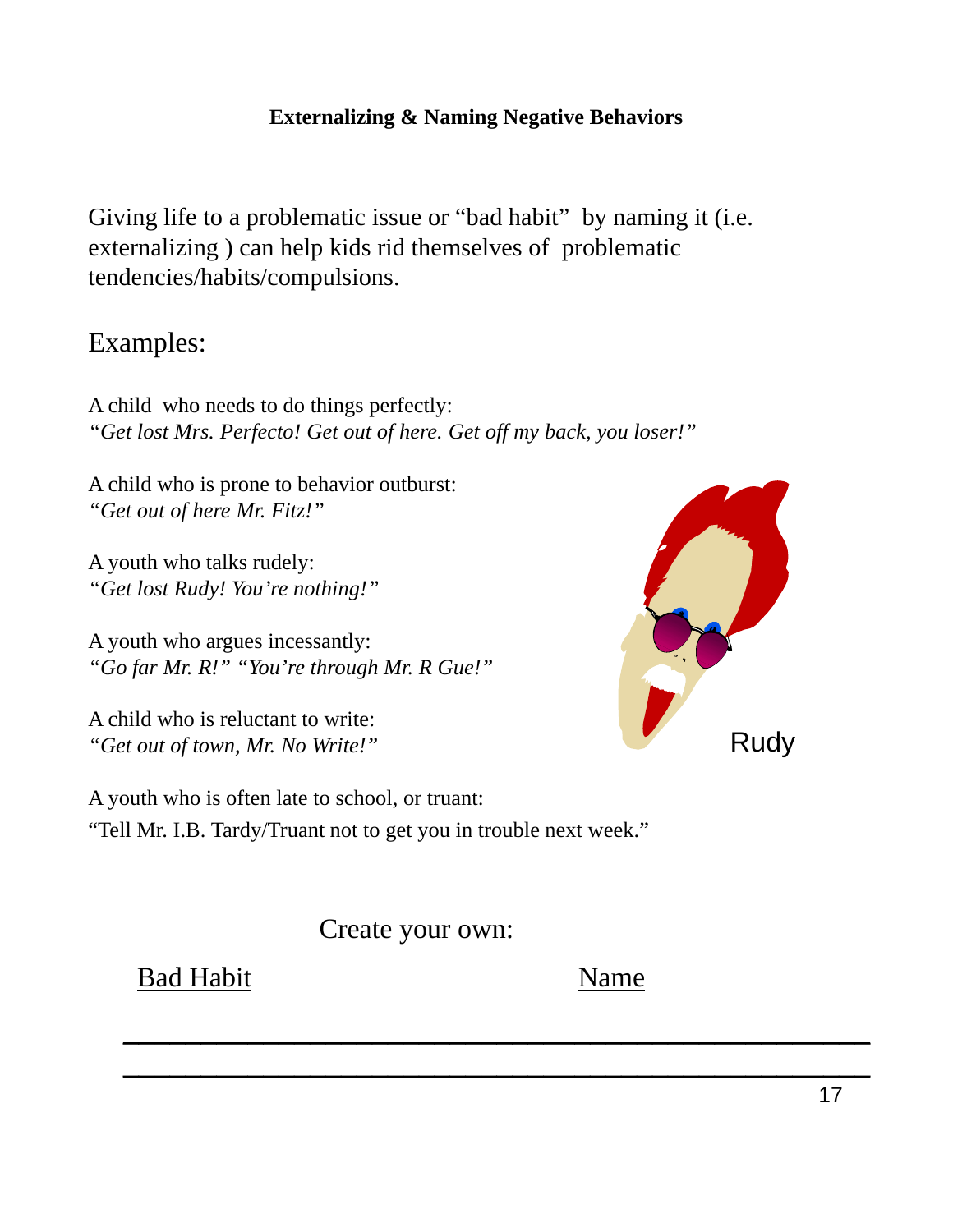# **Behavior Modification: Strategically Using Incentive Plans**

- Reward Improvement.
- Create an incentive system that's easy to administer, and follow through!

• Make incentive systems time-limited unless they are part of an ongoing plan.

- If used for one or two kids, keep charts in a private place. Be discreet!
- Award incentives in a private manner.

• If other kids complain. "Why don't I get checks and rewards?" be honest with them, explain that every kid is unique and that some have special needs. Ask for *their* help in getting the child back on track.

• Slowly raise expectations for incentives – but don't act too fast.

• In general, the more troubled a kid appears, the greater the frequency he/she should be rated and rewarded. As kids improve, frequencies should decrease.

• Be flexible! Incentive systems frequently need to be changed and modified.

• Kids often tire of the same rewards. A great deal of creativity and effort often.

• Needs to be put forth to successfully maintain systems.

• Make incentive charts and/or document forms colorful (but ageappropriate) and easy to read.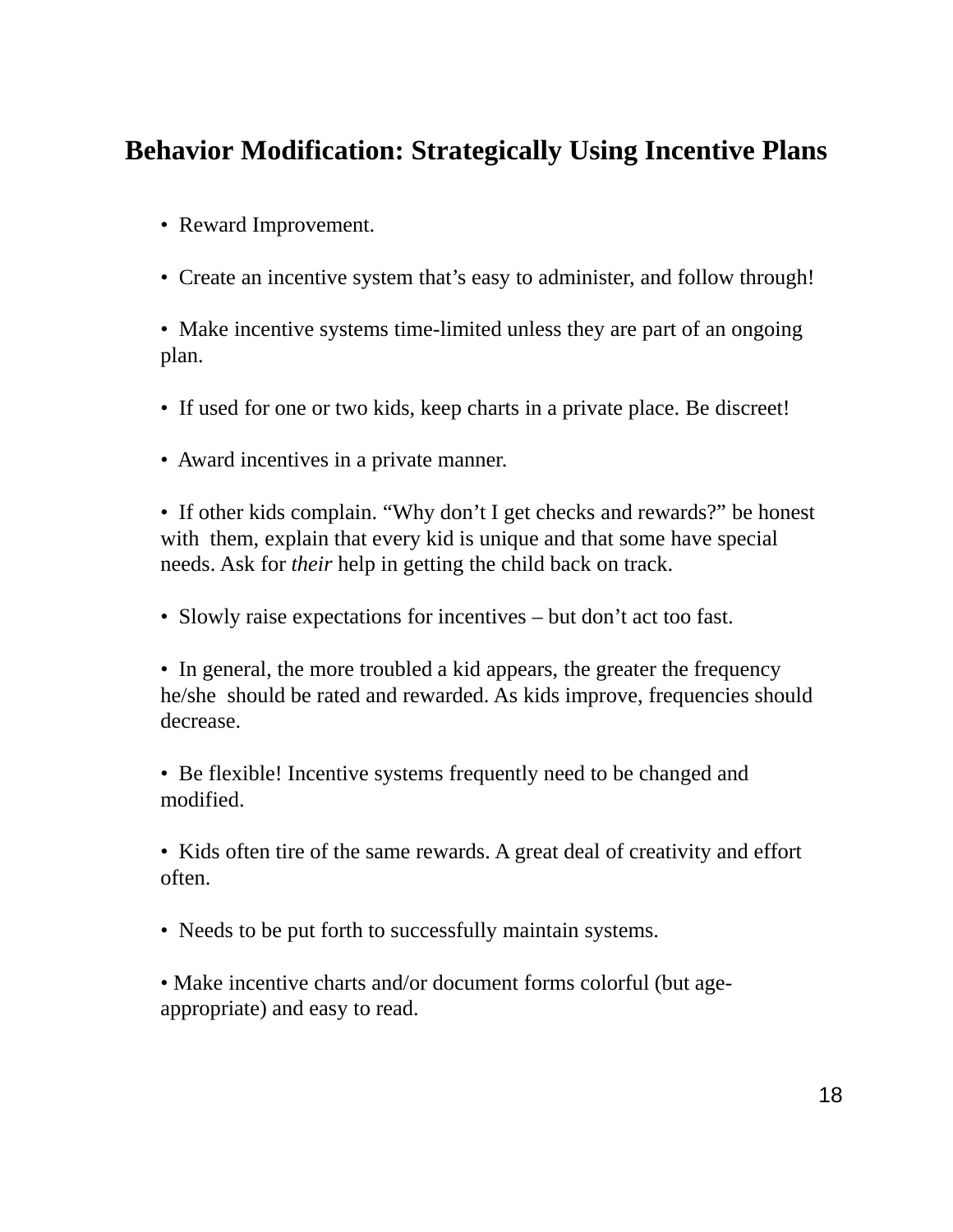# **Suggested Rewards:**

Adults must provide rewards based on available resources (i.e. "best possible"). Ideally, the best pay-off for a kid is *individual time with an adult.* This reward has obvious ancillary benefits that material items do not. For instance, a kid who earns 30 checks during a week might be able to trade them in for 30 minutes of one-to-one time with an adult. The kid could choose to do sports and/or games with the adult. Based on circumstances, it's often advantageous to allow a kid who has earned individual time to invite a friend to join him/her.

If circumstances and/or resources do not allow for kids to earn one-to-one time, than earning computer time or time doing something else that's enjoyable is preferred to paying-off with material items.

Other non-material rewards include:

- Special activity trips
- Additional free or recreational time
- Additional time at a favored activity
- Earning a special chore or privilege
- Watching a video, or having preferred music played

If material items need to be used as incentives, here are some options:

- Comic books
- Baseball cards
- Art supplies
- Candy (generally for short, time-limited programs)
- Gift certificates
- Food (e.g. pizza, McDonalds, etc.)
- Cassettes, CDs

#### **Other Considerations:**



Keyshawn Dollar

With older kids, using points or checks is a popular method for administering incentive systems. Most behavior charts are created on 8 x 11 paper and consist of various grids which denote the time periods in which stickers or checks can be earned, criteria for earning stickers or checks, and available incentive rewards.

#### **The Medium of Exchange**

19 Younger kids often get excited about earning chips, tokens, "gold" coins, stickers, etc. which they can trade-in for the items or privileges listed above. These symbols of success are called the *medium of exchange (MOE).* A very popular MOE occurs when you place the picture of a kid on a dollar bill and make photocopies (i.e. create "Billy" dollars).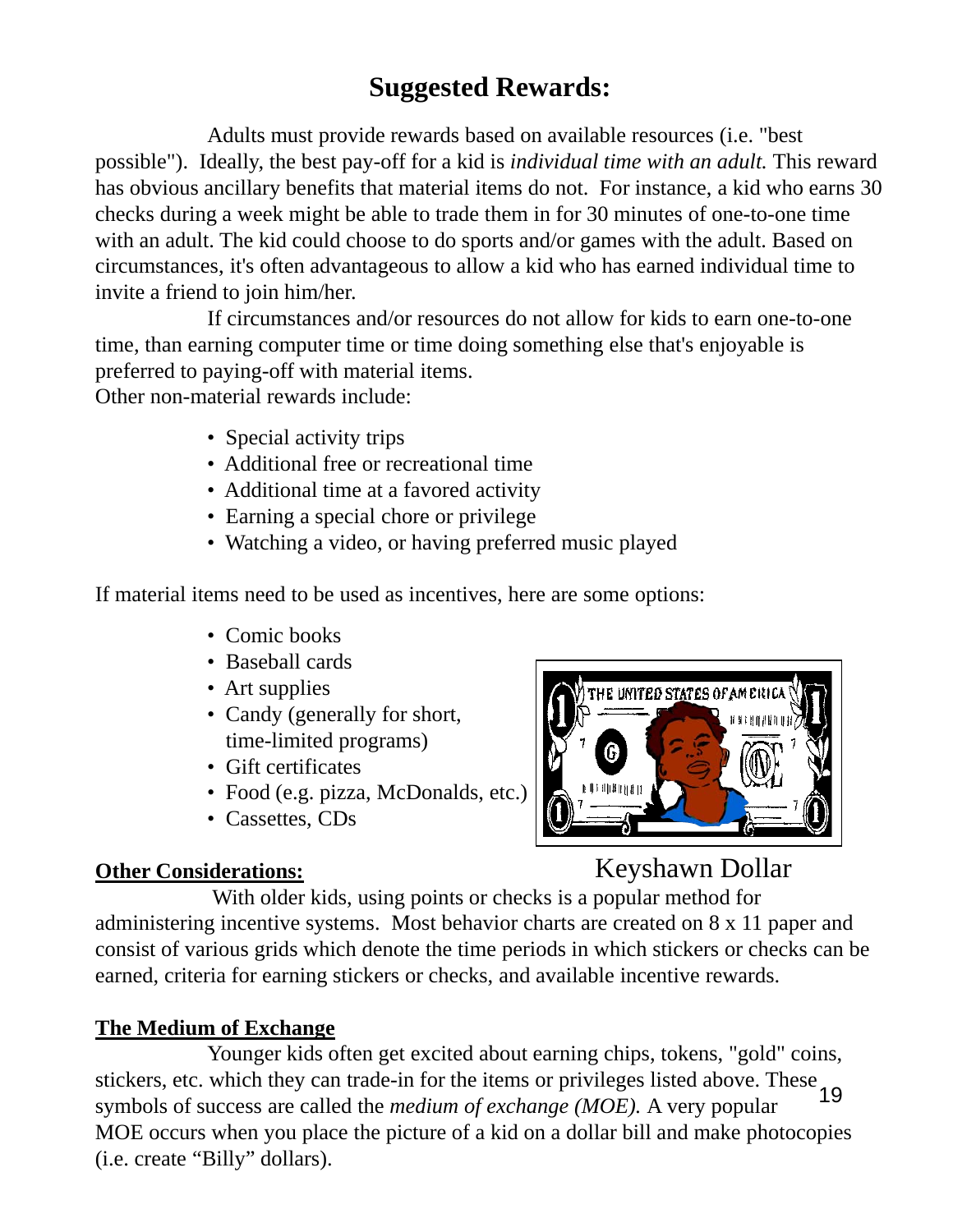# **Jamal's Good Choices Chart**



 $4 =$  Great choices – Met my responsibilities (chores, academics, activity participation) respectful to kids & adults

3 = Pretty good choices in the above areas. May have received a few consequences – but handled them well. \*

20

**Behavior** 

**Target** 

- $2 =$  Some good choices " " " " handled well.
- $1 =$  Not my best day  $25$  points = 20 minutes of computer time
- $-$  = Train off track 30 points = 20 minutes of computer time w/friend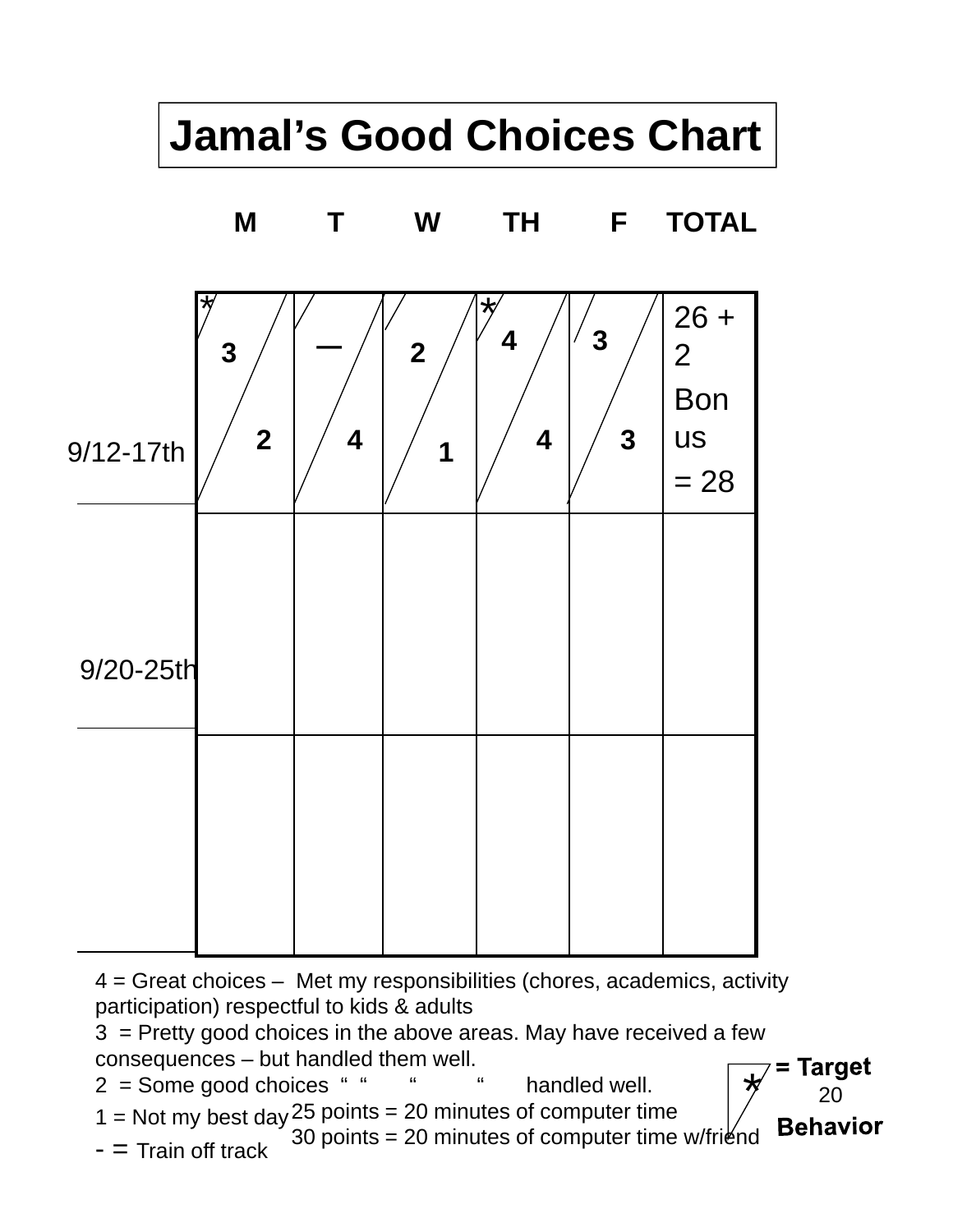|    | Here's some<br>advice, talk<br>real nice | Let it go,<br>Joe! | Give kids<br>their space,<br>It's their place |  |
|----|------------------------------------------|--------------------|-----------------------------------------------|--|
| M  | $\overline{2}$<br>3<br>am<br>рm          |                    | 3<br>3                                        |  |
| Τ  | $\star$                                  |                    |                                               |  |
| W  |                                          |                    |                                               |  |
| ΤH |                                          |                    |                                               |  |
| F  |                                          |                    |                                               |  |

# **Jim's Good Choices Plan**

Total for week

Youth can earn bonus points for practicing the one-line raps

3 = Great choices in this area

2= Okay choices

- 1= A few good choices
- -- = I'll try harder tomorrow



Bonus, target behavior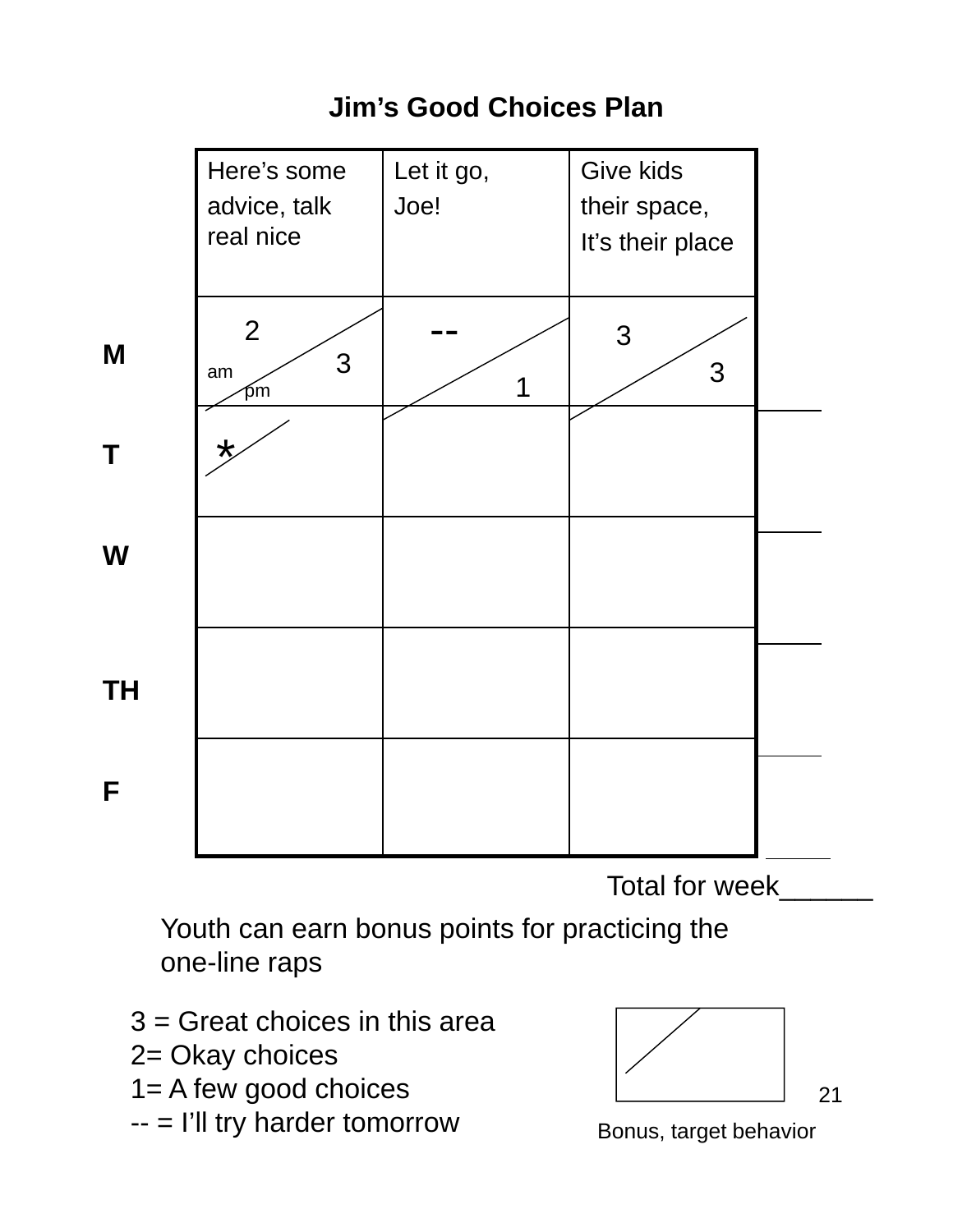|       |     |          |     | Daily Tracking Form |                  |          |                          |          |                 |
|-------|-----|----------|-----|---------------------|------------------|----------|--------------------------|----------|-----------------|
| Class |     | On time? |     | Prepared?           |                  | Homework |                          | Behavior | Teacher's       |
|       | Yes | No       | Yes | No                  | Assigned?<br>Yes | No       | Excellent Fair Off-Track |          | <b>Initials</b> |
|       |     |          |     |                     |                  |          |                          |          |                 |
|       |     |          |     |                     |                  |          |                          |          |                 |
|       |     |          |     |                     |                  |          |                          |          |                 |
|       |     |          |     |                     |                  |          |                          |          |                 |
|       |     |          |     |                     |                  |          |                          |          |                 |

Key for Behavior:

- 
- 
- 
- 
- 1. Consistently follows classroom rules. 1. Follows classroom rules most of the time. 1. Chooses not to follow classroom rules<br>2. Actively listens. 2. Chooses not to listen to the teacher.
	-
	-
	- 4. Speaks respectfully to others some room discussions/activities of the time. 4. Chooses not to be respectful to

#### Excellent Fair Off-Track

- 
- 2. Listens at least 75% of the time. 2. Chooses not to listen to the teacher.<br>3. Participates when called upon. 3. Chooses not to participate in class-
- 3. Volunteers in class discussions/activities. 3. Participates when called upon. 3. Chooses not to participate in class-<br>4. Speaks respectfully to others some room discussions/activities<br>5. The speaks respectfully to other
	- others.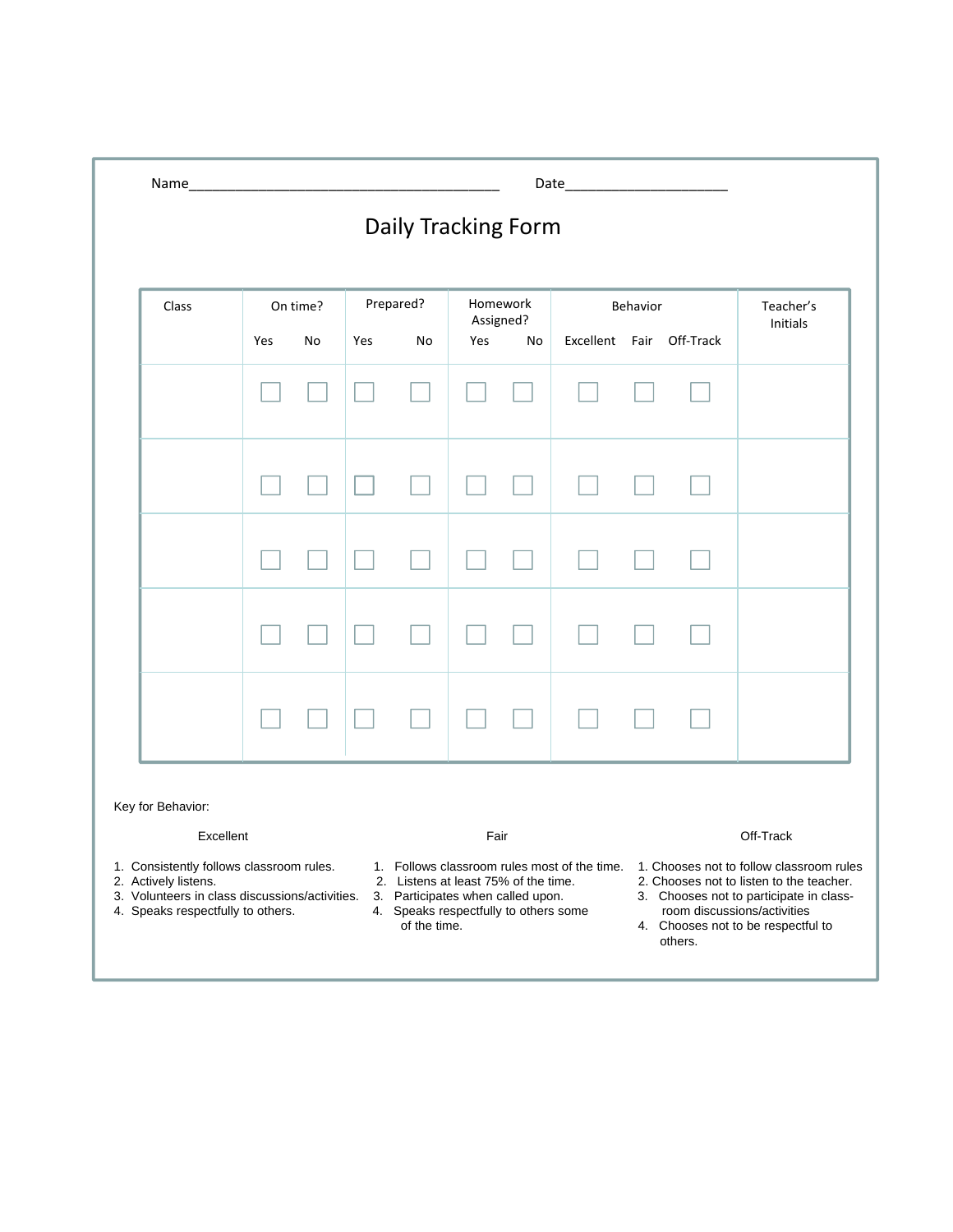

Staying on Track, Jack!

 $\overline{\phantom{a}}$  , and the set of the set of the set of the set of the set of the set of the set of the set of the set of the set of the set of the set of the set of the set of the set of the set of the set of the set of the s

|  | Name |  |
|--|------|--|
|--|------|--|

| <b>Dates</b>                            |   |              |  |              |       |
|-----------------------------------------|---|--------------|--|--------------|-------|
| Goal(s) for the week:                   | M | $\mathsf{T}$ |  | W Th F       | Total |
| Attend school 4 days                    |   |              |  |              |       |
| Be more respectful<br>to French teacher |   |              |  |              |       |
|                                         |   |              |  | <b>Total</b> |       |
| 8 checks = Pizza and soda on Friday     |   |              |  |              |       |
|                                         |   |              |  |              |       |

Self-management tool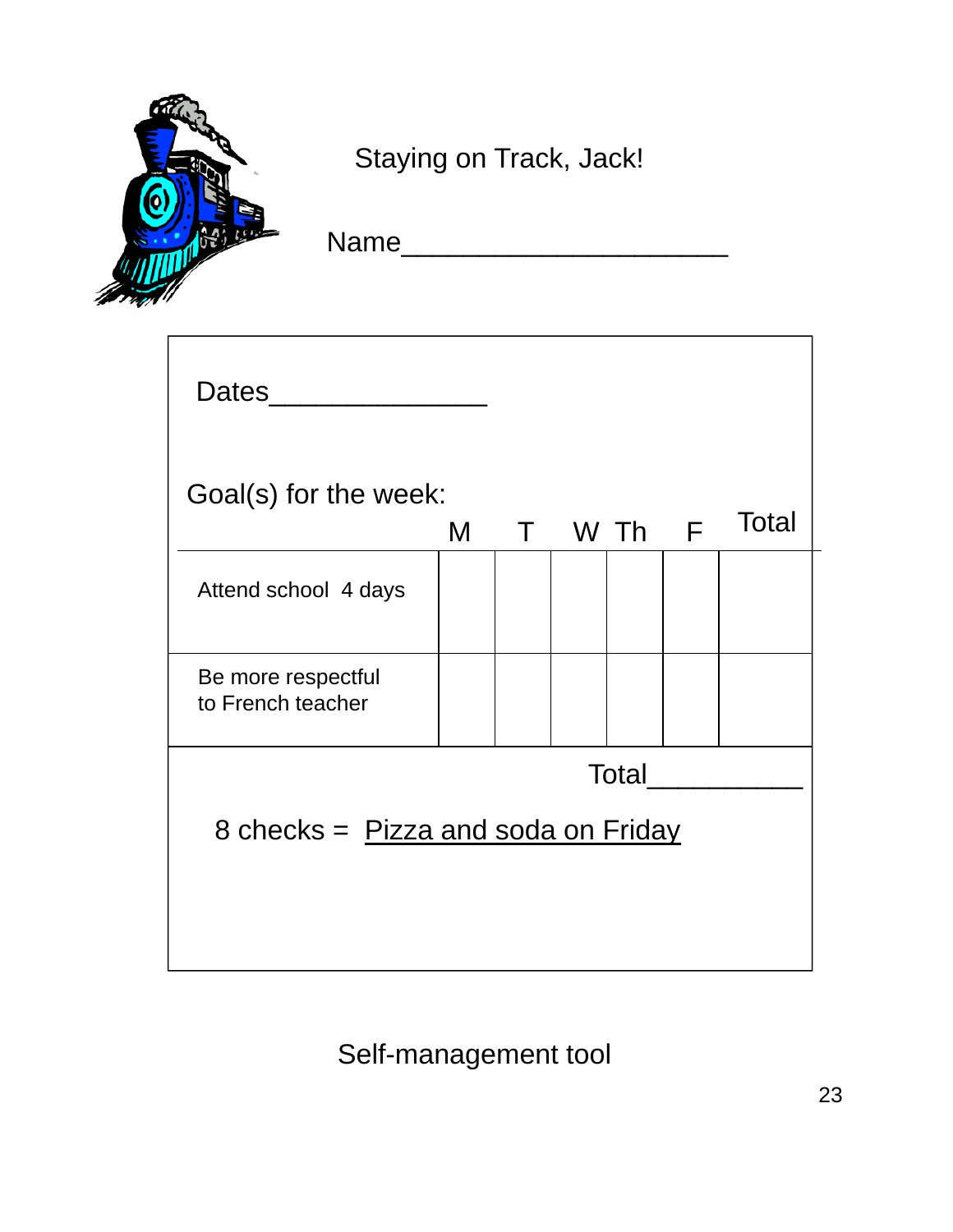# **Strength-Based Mission Statement**

We believe there is no such thing as a bad kid or bad parent; just bad luck and bad choices.

We believe that all individuals possess core strengths that can be utilized to lead meaningful lives.

We strive to help children and their families help themselves.

Our work involves mutually identifying, developing, encouraging, practicing, and maximizing the inherent strengths in every individual we engage.

To accomplish our treatment goals we establish a positive, upbeat, and safe environment that instills hope, provides multiple opportunities for success, and, at all times, adheres to the golden rule.

We believe a good life is all about making good choices. Although we have deep respect and empathy for where our clients have been, our major focus on the present and the road ahead.

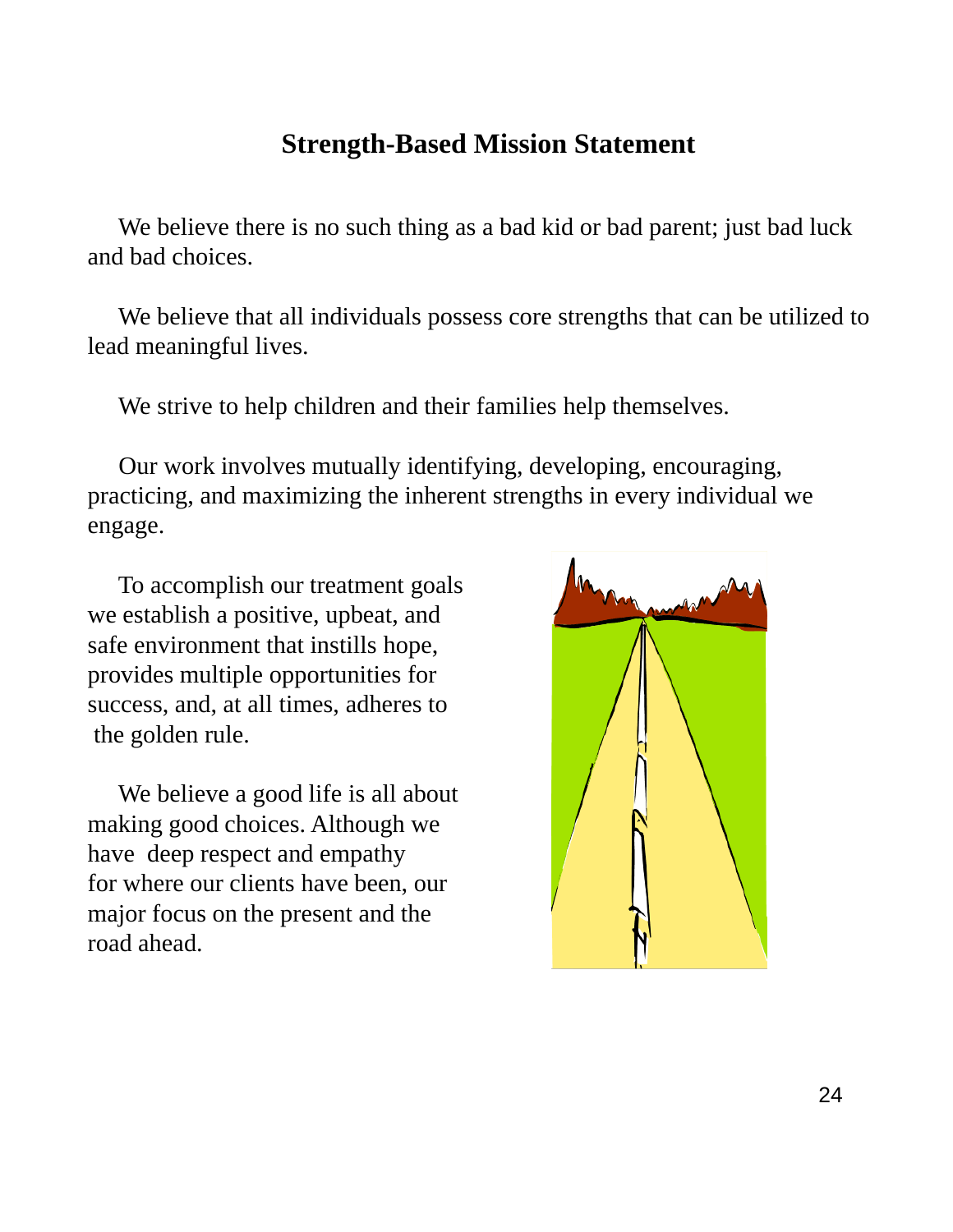

Inside the "feeling zone" there is room to model affect-laden content.

Said in a controlled, but somewhat expressive manner:

"John, I'm really upset about the choice you just made."

"Mary, I'm angry about that..."

Key: If the child escalates through the zone, the adult's affect should grow more muted.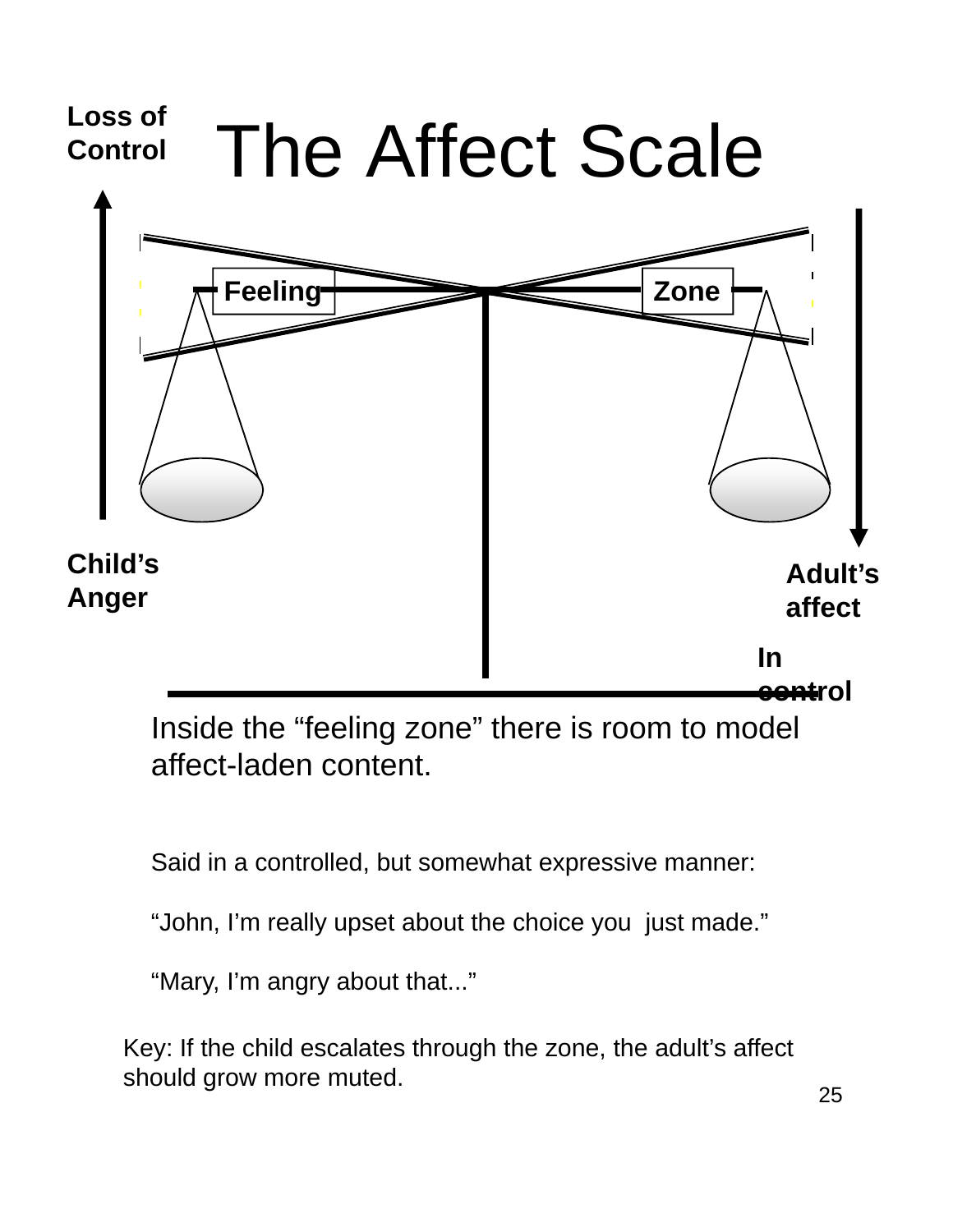# **Behavior Management: Understanding, Prevention, and Principles**

View misbehavior as a message: *"Something is wrong. I need help."* Try to *respond*  instead of *react* to difficult behaviors. In other words, don't say or do anything to a child or youth that you wouldn't want said or done to yourself. Practice the *Golden Rule*

Use your observing ego (e.g. "It's an injury and it will heal. Respond instead of React")

Practice *pattern identification*. Note if a child or group act out in a predictable manner (i.e. at the same time each day, over the same issues, etc.). Once a pattern is identified, investigate your (or the setting's) role in contributing to the problem(s). What can you change, modify or practice? How can you make the environment more *user-friendly*? Next, seek out the youth's input and develop a plan.

Constantly *practice* and *reinforce* the desired behaviors.

Behavior experts suggest individuals should hear four positive comments for every one negative.

Use *consequences* instead of punishment. A consequence is *related* to an inappropriate behavior, a punishment is not. Consequences reinforce the values of your setting/society.

In general, the sooner a consequence follows a misbehavior the more effective it will be. Try and avoid delayed consequences except for serious behaviors.

Practice progressive discipline

Issue consequences that have a *high probability* of being accepted. Be careful about using traditional motivational approaches with nonmotivational youth (A,B,C Baskets)

Establish a limit setting progression. In other words, everyone should know exactly what happens if a youth refuses to accept a limit.

Use *best possible* interventions but advocate for resources to enhance the treatment climate.

Whenever possible, and for more serious behaviors, try and let the youth or group decide the appropriate consequence(s).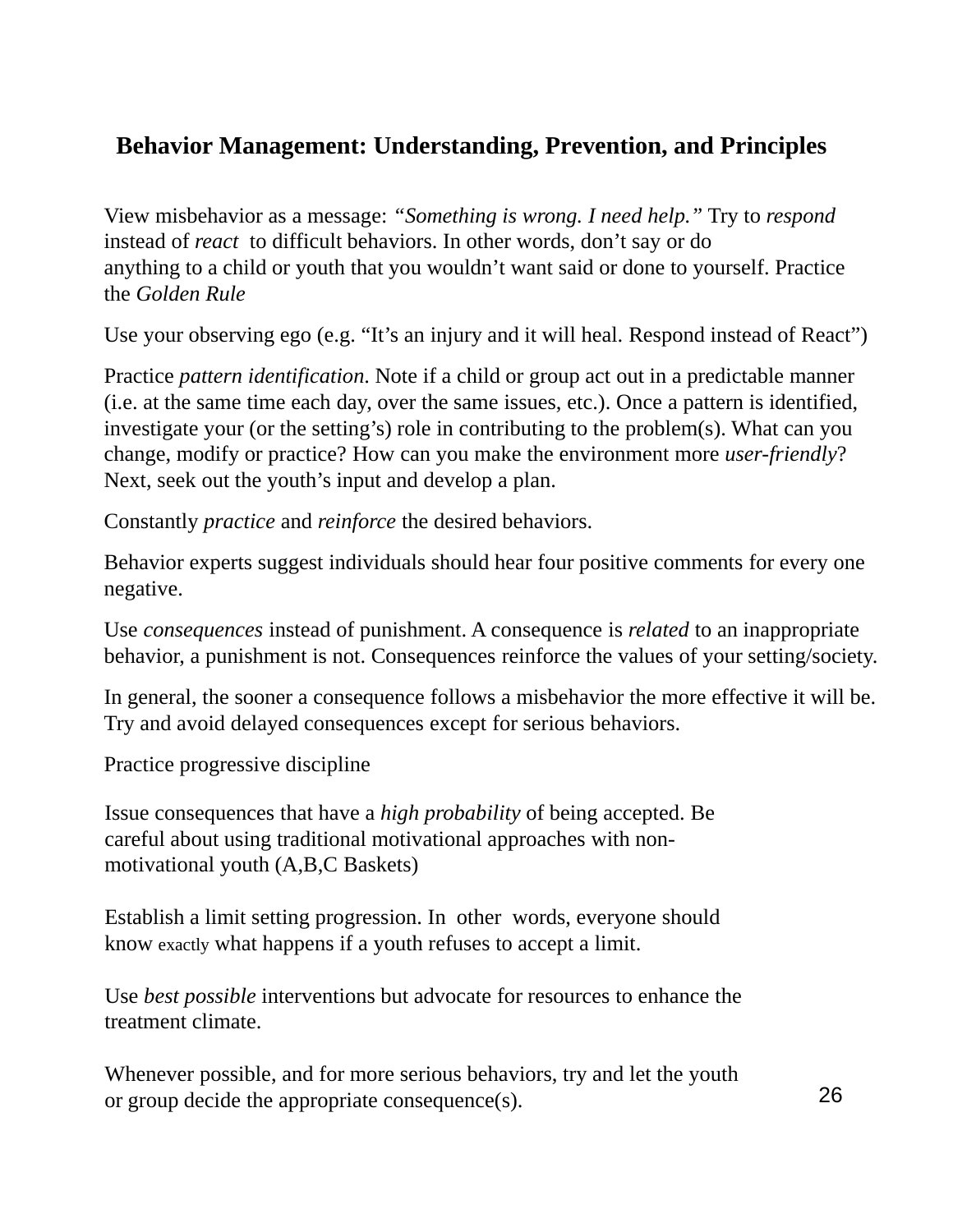# **Limit Setting**

Limit setting progresses in five clearly defined stages:

| First:  | Supportive                   |
|---------|------------------------------|
| Second: | <b>Logical Consequences</b>  |
| Third:  | <b>Physical Intervention</b> |
| Fourth: | Processing                   |
| Five:   | Reintegration                |

First Stage: Supportive Interventions include but are not limited to:

Verbal prompts, reminders, warnings

Redirection, distraction, divide & conquering

Appropriate verbal dialogue (e.g. Compromise, negotiate, reframe, support and help, explore historically)

Hydraulically squeeze (i.e. Find a benign place for the youth (or group) to do the same behavior. Example: A youth who swears is allowed to swear one-on-one with an adult in a private location).

Humor

Non-verbal interventions (e.g. Hand signals, lights out, circulating around the room, etc.)

Use the power of a group

Channel (e.g. Have an energetic kid do something physical)

Hold an impromptu meeting

Vicarious reinforcement (Praise another youth for the behavior you want the youth in question to display.)

In general, if two or three supportive interventions don't work in a relatively short time period, a logical consequence should follow.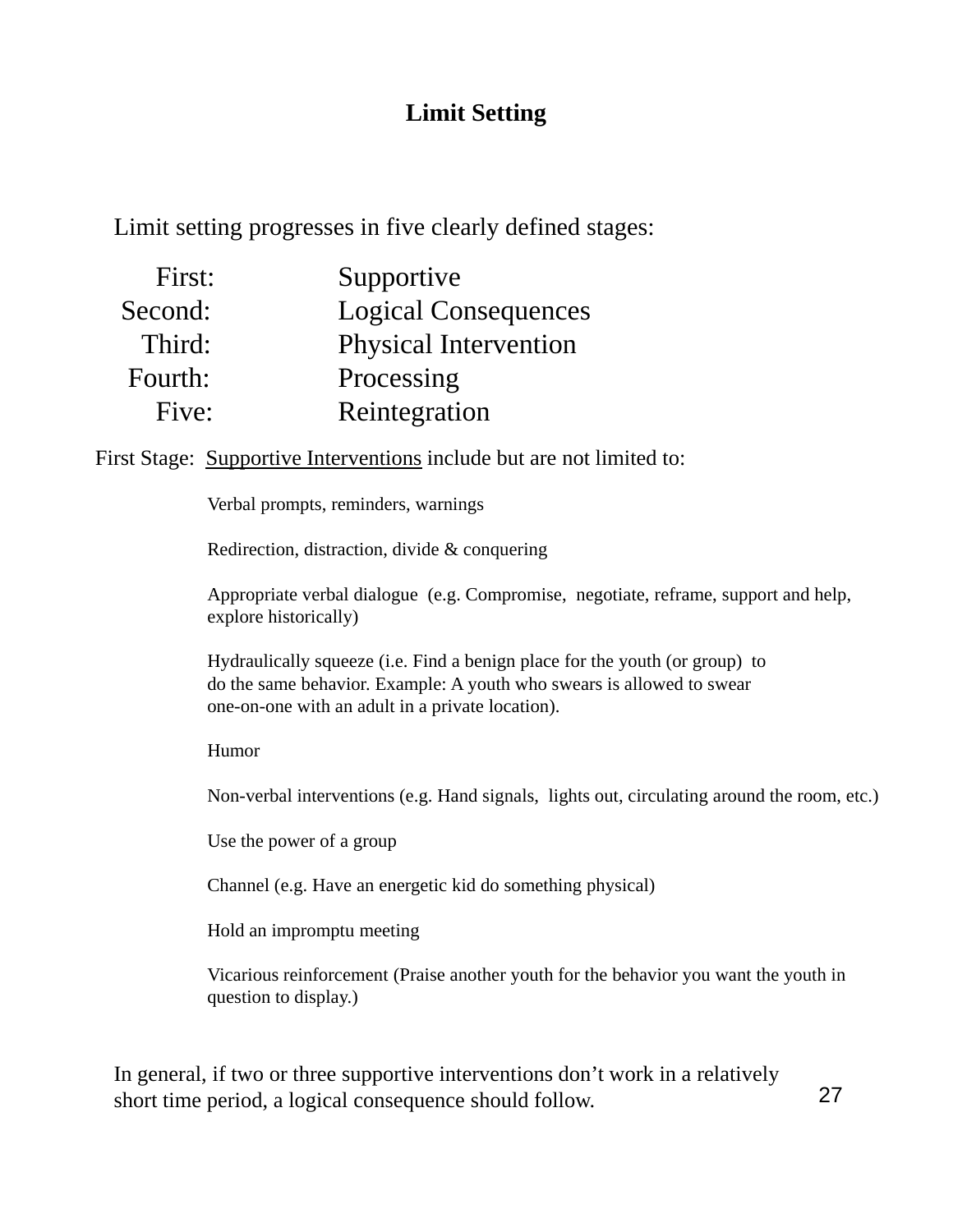## **Logical Consequences**

### **Proximity Manipulation**

Levels of supervision can be intensified when children and youth behave inappropriately:

"John, would you please sit up front for the remainder of the activity?" "Carla, we're going to walk side-by-side to the gym."

"Billy, you will need to stay in sight of a counselor until dinner, and then we'll talk."

When a youth begins to improve his behavior, he can earn the incentive of gaining more freedom, with respect to his proximity to adults.

Supervision levels can be created to address unsafe, problematic acting out, such as*: In-sight, one-to-one, and close supervision.* These levels – which represent proximity manipulation – can be adjusted as a kid or group regain (earn) their trust.

# **Re-Doing**

Youth who have trouble meeting expectations, such as walking quietly to lunch, not running in the hallways, talking inappropriately, etc., can be asked to **re-do** the specific task.

"Okay John, I'd like you to go back to the living room and try walking here again...s-l-o-w-l-y."

"Could you please try and redo this chore? I don't think it's your best effort." "Could you please try and say that to me again? Thanks."

**Option:** "I think you said I'm a wonderful dude and a sharp dresser, but I'm not sure."

# **The Directed Chat**

When a youth is not responding to supportive interventions, an adult  $-$  if conditions permit – can request a private chat, preferably in a different location. By changing location, it is often easier to approach the issue at hand with more calmness and emotional distance. Going to a neutral location often facilitates conflict resolution.

An adult, for instance, could ask a disruptive youth to join her outside the kitchen for a minute. Oftentimes, by giving a kid such one-to-one attention, problematic behavior is ameliorated.

28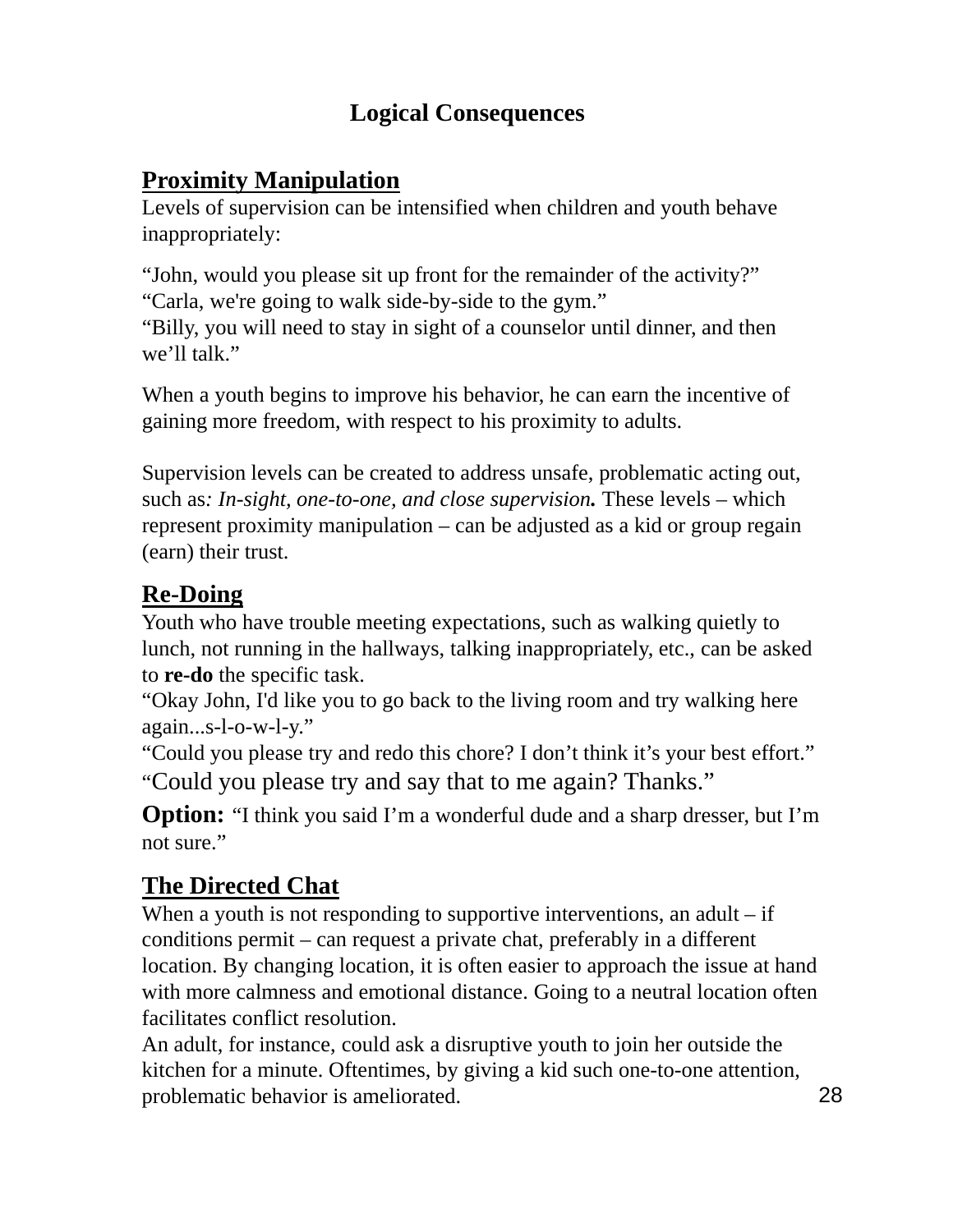# **Removal of Attention**

At times, the best way to deal with negative behavior is to walk away from it and/or switch-off.

Staff member: "You're choosing to make me upset. I think I'm going to take a break from being with you now. I'm hoping that later we can work this out."

If a staff member is becoming angry with a youth or group, a fellow staff member Should be empowered to step in and take over for the person. Some programs Employ a "tag-off" like in professional wrestling.

# **Natural Consequences**

Natural consequences involve discipline that it is a *natural* byproduct of one's actions.

Examples:

"I think I am going to stop working with you now. I'm uncomfortable with your language. You could make better choices. I'll check back with you in a little while to see if you can talk with me in a more civil manner."

If a group is too loud and unruly an adult could just sit quietly and wait for them to calm down. Other consequences could be applied if this intervention isn't successful.

A youth refuses to do his homework. The natural consequence: He fails the test.

A youth refuses to wear gloves. The natural consequence: Frozen fingers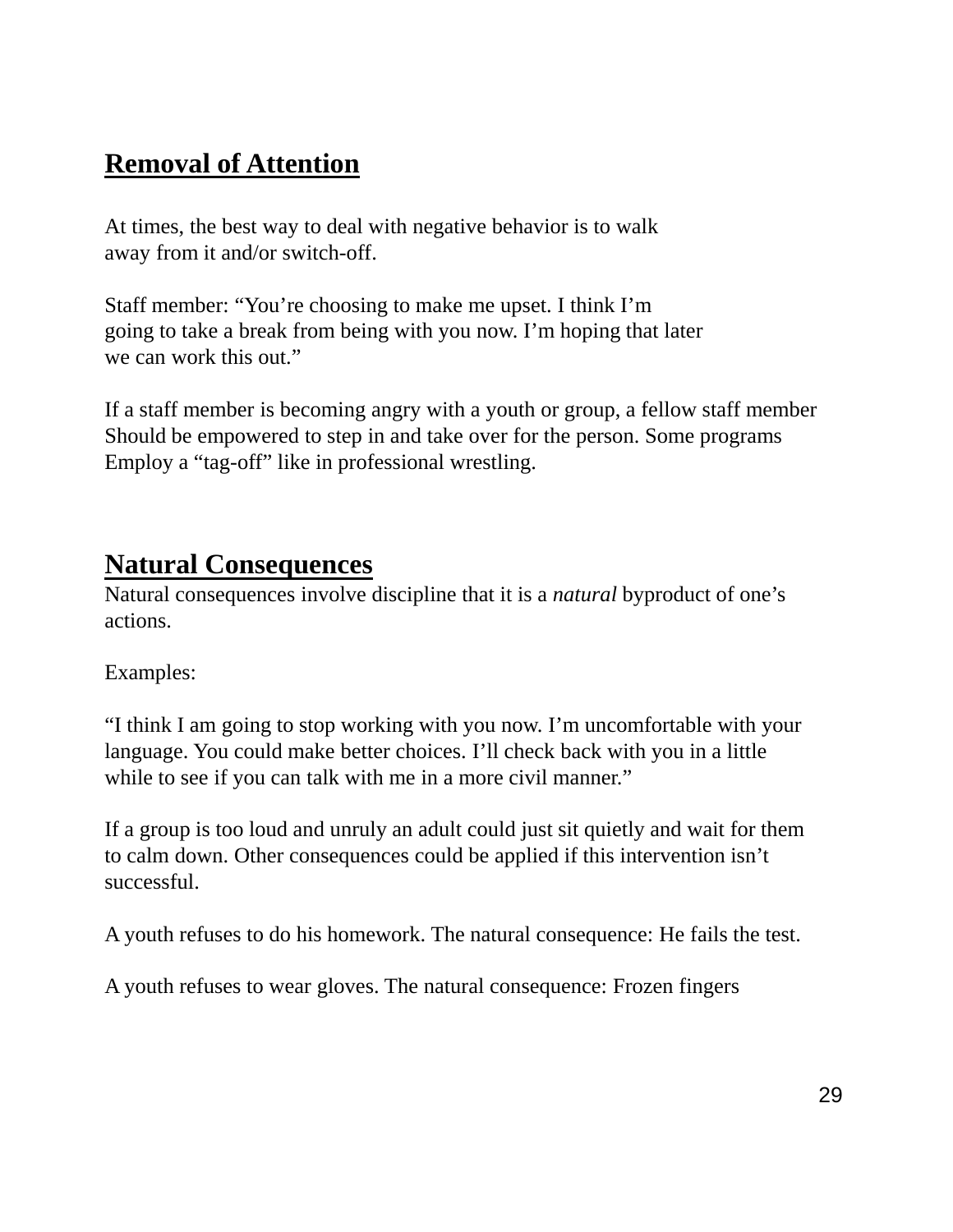# **Loss of Privileges**

Restricting a privilege, such as using a computer, going off-grounds, or missing an activity, is generally a *delayed consequence* and should only be used for more serious behaviors or when minor behaviors become problematically repetitive.

Bettelheim: Taking activities away from a troubled child is like taking cough syrup from a person with a sore throat

### **Reparation (Restitution, Community Service, etc.)**

If a child or youth acts out towards a human being or physical object, it invariably causes psychological and physical damage, respectively. It is, at times, helpful to have the youth (or group) that has offended *repair* the damage (within herself, as well). Examples:

A youth is caught bullying others:

**Reparation:** Have the youth apologize to the kids he/she has tormented and require her to help others for a certain duration of time.

A youth throws food in the kitchen:

**Reparation:** Require the youth to help out in the dining area.

Another way to frame this consequence is to view the act of repentance as "giving Back."

Staff member: "Bill, you took away some of the respect and harmony we feel here by making the bad decision to damage the property. I'd like for you to give something back by coming up with a project that will contribute to the well-being of this place.

You took something away…now give sonething back

Whenever possible let the youth or group decide the consequence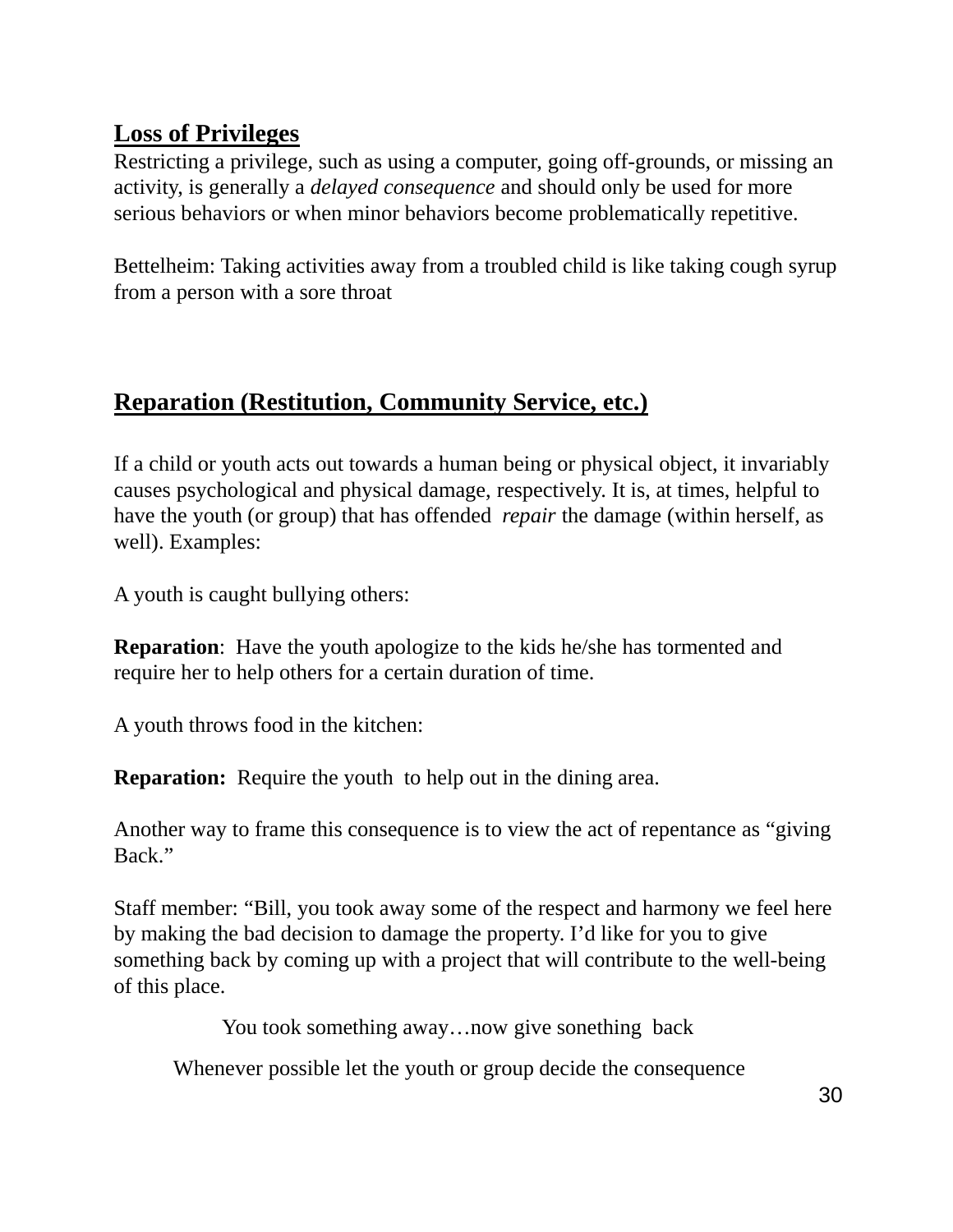# **Breaks (Time-Out)**

Children and youth often react negatively to the term *time-out*. As a result, it is best to use alternative terminology:

"Could you please step outside the room and *chill out*?"

"Jim, I'd like you to sit on the bench, calm down, and think about making some better choices."

"Sara, would you please go to your room for a short *break*, thanks."

There are two forms of Breaks: **Set Amounts** and **Open Ended**

**Set Amounts** = Established time-out lengths and progressions

*Example:* 2 minutes > refusal > loss of points > refusal > contextual decision > completion of original 5 minutes > processing.

**Open Ended** = No set amounts of time for breaks

*Examples:* "Could you please go sit on the couch for a while and chill out." > refusal > "The longer it takes you to move, the less likely it becomes to for you to get involved with the activities coming up

."

2 warnings (i.e. supportive interventions) > "Could you please take a break. Please return when you think you are ready to calmly join the group."

2 warnings (i.e. supportive interventions) > "Could you please take some space? I'll come and talk to you when you are sitting quietly."

#### **Where are Breaks Conducted?**

Best place: A non-stimulating area; a natural part of the room. You don't necessarily have to have specific time out areas.

#### **How are Breaks Conducted?**

Youth should always be allowed to sit comfortably to complete breaks. A break should be conducted in a quiet and respectful manner. The youth does not have to be facing the corner or wall. "Time" counts when the child is sitting quietly. Do not start break time over if the youth begins to escalate. Give him/her credit for time already served. Do not have the youth stand to do a break. Don't keep adding time if the youth continues to misbehave:

*"Please let me know when you're ready to do your 10 minutes."*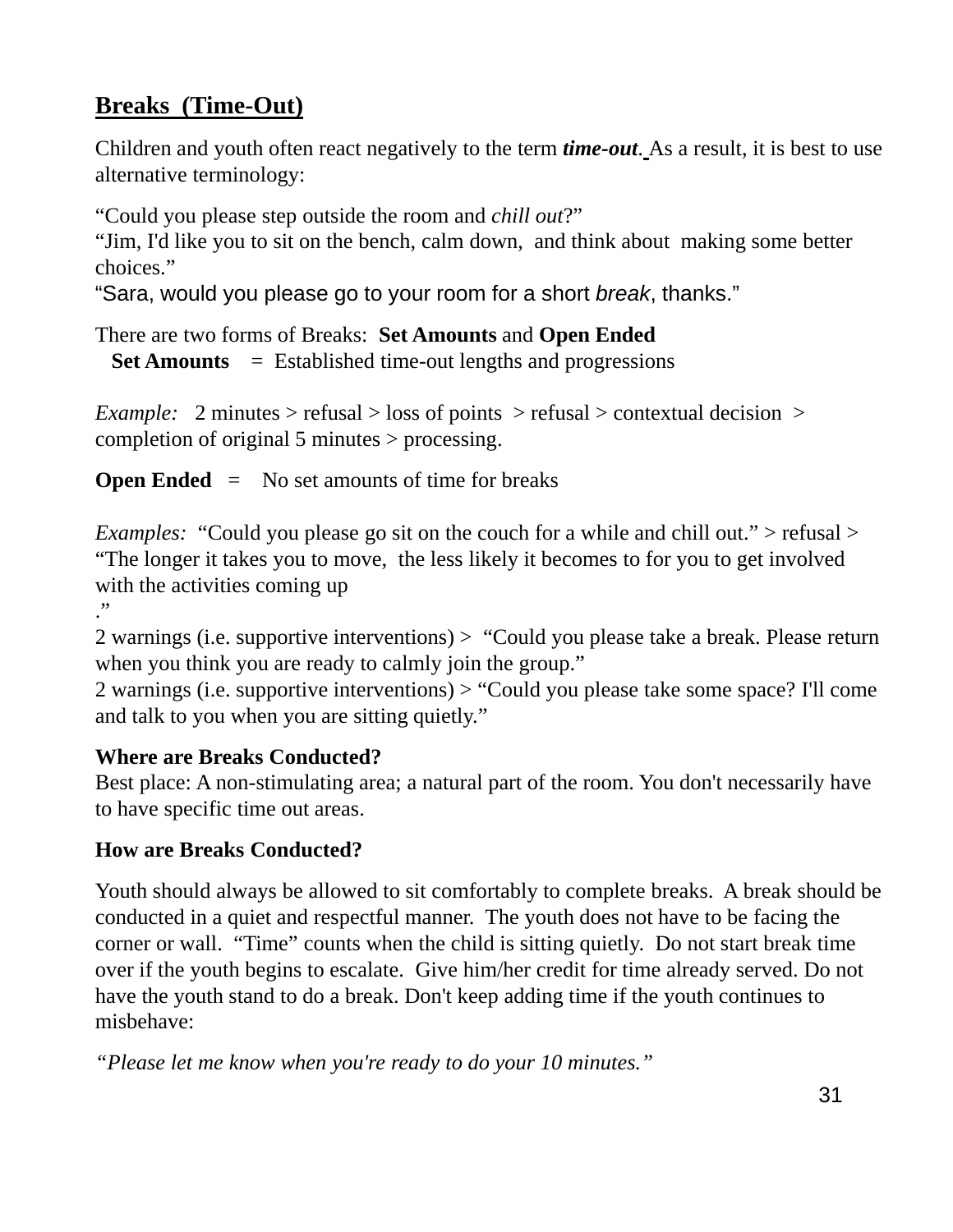#### **Extended Separation (i.e. a Breaks longer than one hour)**

For violent and ultra-serious behavior it is often helpful to have the youth who has offended to be away from the group for an extended period of time to regroup and work through the issue. During extended separations youth should not be bored and uncomfortable. It is not a punishment.

#### **Grounding, Restricting, & Taking Things Away**

#### *Key tips:*

.

Don't take things away from a child unless what you are taking away is the *source* of the problem.

#### For example:

You take a radio away because you have repeatedly warned the child about it being played too loud.

When grounding a youth over a specific behavior - remember - the child will most likely repeat the behavior (soon). If you make the original grounding for too long a time (such as a week), what will you do if the child exhibits the same behavior tomorrow?

Groundings, restrictions, etc. should follow a *progression* (i.e., the first time the child does X, he is grounded to the house for X amount of time. The next time he does X, he is grounded for XX amount of time, etc.

**Practice:** Progressive Discipline and empower the youth to help make these decisions